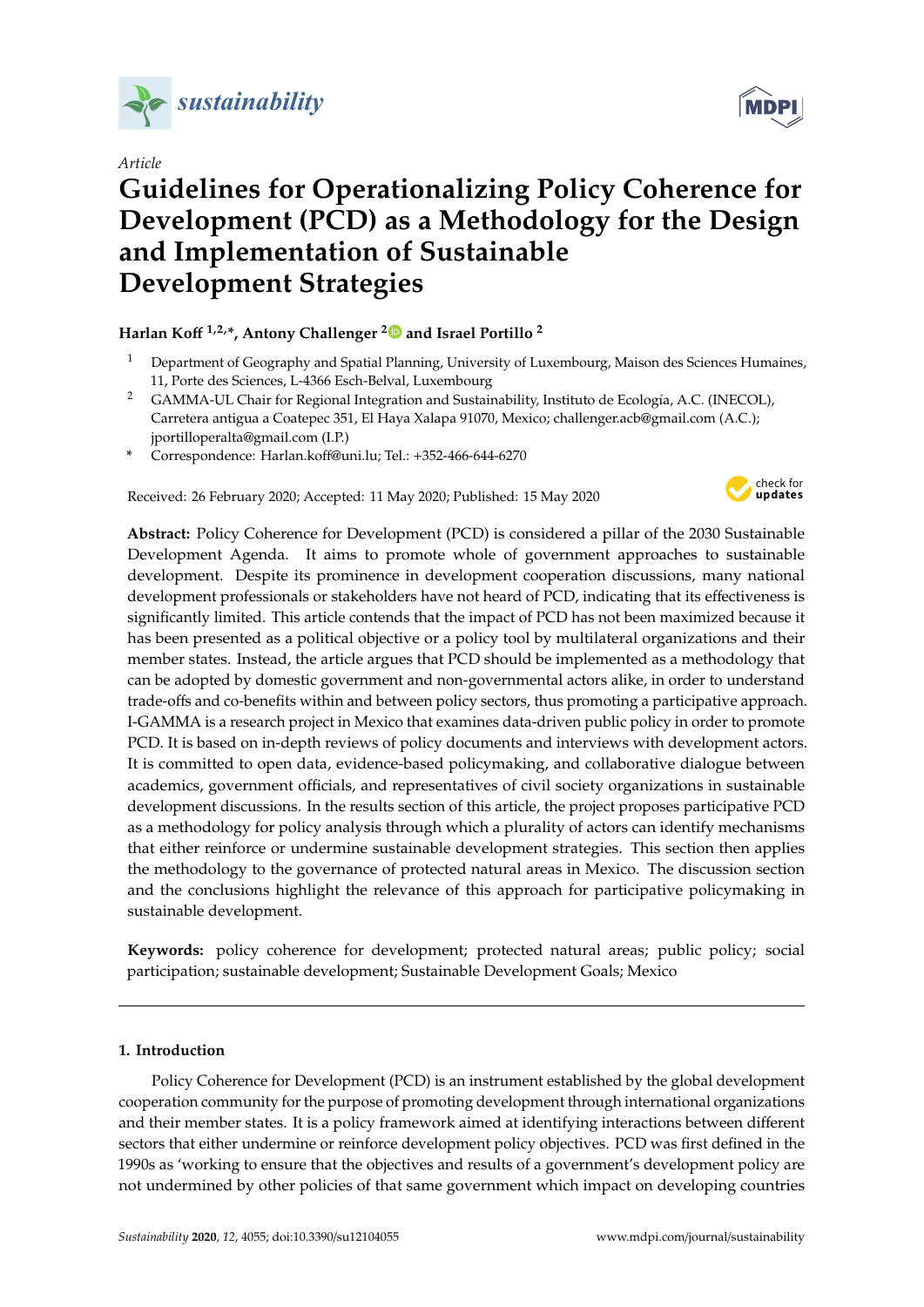and that these other policies support development objectives where feasible' [\[1\]](#page-22-0) (p. 28). In this way, PCD was conceived as a political statement that justified the prioritization of development agendas amongst other policy priorities, such as foreign policy, agriculture, trade, finance, and security [\[2\]](#page-22-1).

Today, the context surrounding PCD has evolved [\[3,](#page-22-2)[4\]](#page-22-3) The establishment of the 2030 Sustainable Development Agenda has prioritized policy interactions as much as policy implementation in the field of development cooperation [\[5](#page-22-4)[,6\]](#page-22-5). Moreover, strategic partnerships adopted within the framework of the 2030 Sustainable Development Agenda have introduced further complexity into development policymaking [\[7\]](#page-22-6). For these reasons (amongst others), PCD has moved from the margins to the forefront of sustainable development debates, and it has become a pillar of the 2030 agenda [\[8\]](#page-22-7). The definition of PCD has broadened as well. According to the newest OECD definition, PCD is "an approach to integrate the dimensions of sustainable development throughout domestic and international policy-making. Its objectives in the context of the 2030 Agenda are to advance the integrated implementation of the 2030 Agenda by: (i) Fostering synergies and maximizing benefits across economic, social and environmental policy areas, (ii) balancing domestic policy objectives with internationally recognized sustainable development goals, and (iii) addressing the transboundary and long-term impacts of policies, including those likely to affect developing countries" [\[9\]](#page-22-8).

While these shifts have certainly refocused PCD towards sustainability and reinforced its importance as a decision-making mechanism in the 2030 Agenda (for both international organizations and governments), they have also reinforced the institutional character of policy coherence for development. PCD remains a policy framework that is implemented by governments as policy integration and participatory approaches have not yet been fully incorporated into this development policy approach [\[10\]](#page-22-9). This article addresses these concerns by re-orienting PCD as a methodology that can be utilized by a plurality of stakeholders in order to understand interactions between policy sectors, levels of government, and development actors. It reflects research currently undertaken by the I-GAMMA research program, based in the Instituto de Ecología (INECOL), Mexico. This collaborative research project carried out by a team of researchers based in thirteen different institutes and government agencies is committed to promoting evidence-based decision-making in Mexican sustainable development policy, open data and citizen participation in policymaking processes [\[11\]](#page-22-10). The project's objective is to provide citizens with accurate, accessible, and understandable information about the state of sustainable development in Mexico as well as fact-based analysis of environmental policymaking [\[12\]](#page-22-11). The project also provides training for stakeholders in sustainable development discussions and outreach through community action programs [\[11\]](#page-22-10).

#### *PCD As an Objective, a Tool, or a Methodology?*

Despite its emerging prominence in global affairs, the potential impact of PCD on development outcomes has been limited. While most observers make reference to the OECD's definition presented above, no universally accepted definition, measure or scale of "coherence for development" exists [\[13\]](#page-22-12). Policy coherence for development is often misunderstood, even by development professionals. During a 2019 exchange with fifteen African representatives of supranational organizations or national governments, all of whom work in international development, it emerged that none of them had heard of PCD, despite its prominence in the 2030 Sustainable Development Agenda [\[14\]](#page-22-13). Simply put, this concept has not been operationalized for those who implement development policies on the ground. This ambiguity limits its utility and effectiveness. In fact, the role of PCD in development policymaking has not been clear.

While the United Nations (UN), EU, and the OECD have championed PCD internationally, significant criticisms of its implementation remain prominent. First, scholars such as Siitonen [\[6\]](#page-22-5) have argued that the implementation of PCD by supranational organizations has been limited to their own policies or those of their own member states. In doing so, PCD has not been employed to detect incoherences that exist in parts of the world where development occurs, nor has it been applied to donor-recipient relationships. Moreover, because PCD has been implemented in a donor-centric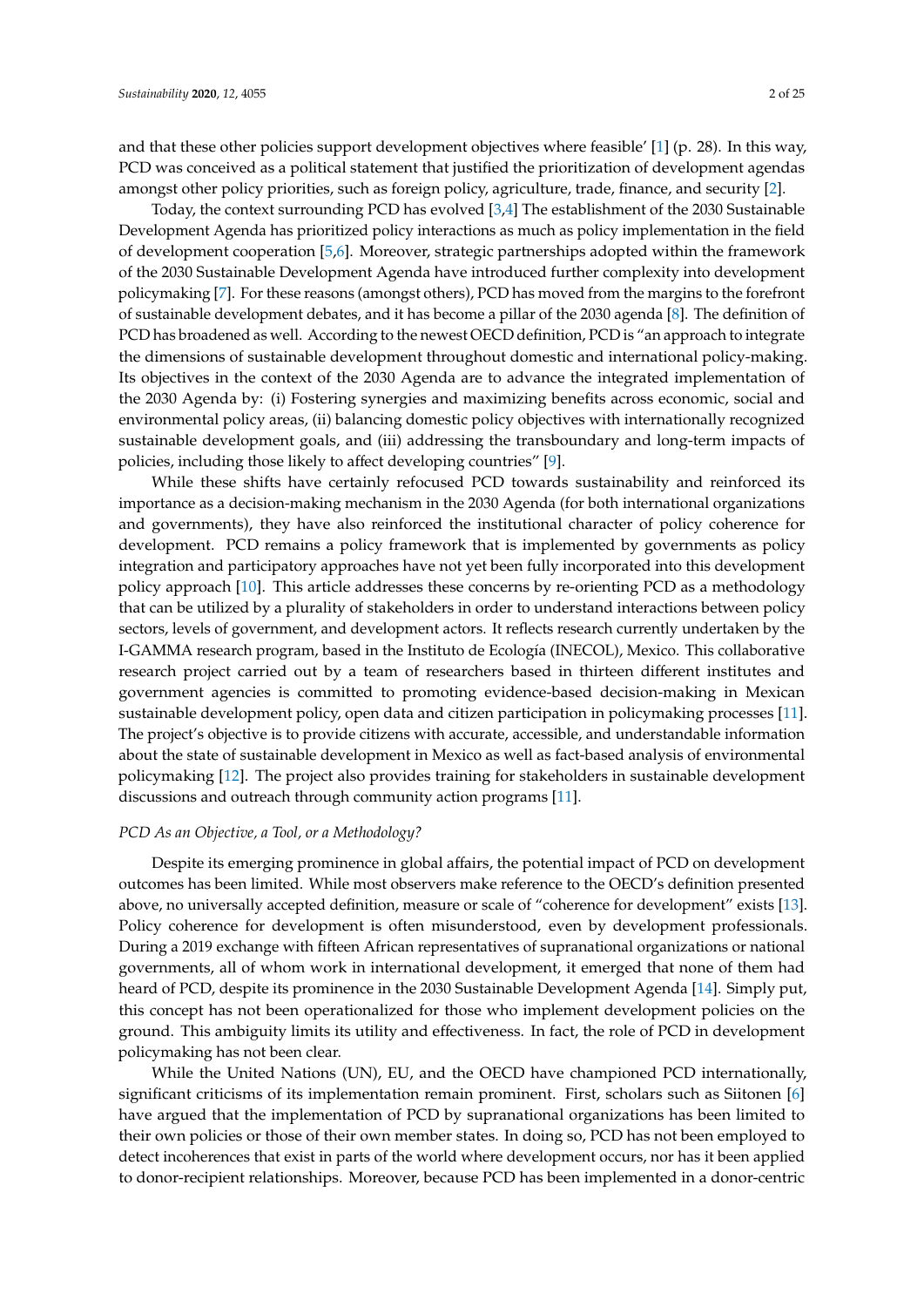way, Thede [\[15\]](#page-22-14) contends that it actually reinforces global inequalities by highlighting the differences between aid donors and aid recipients. Similarly, Koff and Maganda [\[16\]](#page-22-15) and Häbel [\[17\]](#page-22-16) have shown how supranational organizations, such as the European Union, have employed PCD in order to improve the efficiency of their programs at the expense of normative change and global equity. Finally, Carbone and Keijzer [\[18\]](#page-22-17) and Larsson [\[19\]](#page-22-18) have shown how PCD has been pursued through institutional reform more than policy implementation. Through this approach, PCD has been promoted more as a political end by international organizations and less as a means to achieve sustainability. In this regard, PCD has been promoted as a political objective.

In pursuing this objective, international organizations and governments have outlined implementation guidelines for PCD. These approaches propose PCD as a tool to promote development objectives. For example, the OECD has introduced "building blocks" for policy coherence for development The OECD's strategy highlights three distinct phases: Setting and prioritizing objectives, coordinating policy and its implementation and monitoring, analysis and reporting [\[20\]](#page-23-0). In reference to the Sustainable Development Agenda, the OECD has proposed eight building blocks for implementation, which are: (1) Political commitment and leadership, (2) policy integration, (3) long-term vision and planning horizons, (4) analysis and assessments of potential policy effects, (5) policy and institutional coordination, (6) subnational and local involvement, (7) stakeholder engagement, and (8) monitoring and reporting [\[21\]](#page-23-1). The OECD's commitment to PCD is to be applauded. However, the systemic impact of its efforts on policy coherence has been muted in comparison to its importance in ethical discussions in the global arena because these guidelines represent a general policy approach rather than a precise decision-making tool. Building blocks are generalized non-binding policy guidelines more than tools, which are precise instruments for policy implementation and program operationalization. The OECD's PCD approach is useful because it outlines steps for the achievement of PCD. However, unfortunately, it does not offer a precise method for understanding how policy and stakeholder interactions contribute to or detract from specific development objectives.

The European Union's initiatives in the field of PCD have demonstrated similar characteristics. The 2017 European Consensus on Development, which outlines the EU's strategies for implementing the Sustainable Development Goals (SDG's) highlights the need for a "whole of government" approach and coordination efforts at all levels in order to minimize potentially destructive impacts of EU policies on developing countries and EU development cooperation programs [\[22\]](#page-23-2). Once again, this represents a general guideline more than a precise tool. For this reason, the literature on PCD has been critical of its implementation and lack of policy impacts [\[16](#page-22-15)[–18](#page-22-17)[,23\]](#page-23-3). These studies recognize a need for innovation in the way PCD is conceptualized in relation to governance.

In response, the I-GAMMA program attempts to innovate our understanding of PCD by re-orienting it away from its current uses as a political objective and a supposed policy tool. Instead, I-GAMMA proposes PCD as a methodology through which development policy can be analyzed by a plurality of actors in order to understand its impacts on communities where development takes place. It promotes "participatory PCD." There are two important differences between this approach and those described above. First, I-GAMMA takes a bottom-up view of development in which policy methodologies like PCD need to be appropriated and legitimized by local communities. The traditionally donor-centric use of PCD has actually limited its impact in many parts of the world, where it is viewed as part of the agenda of international organizations [\[15\]](#page-22-14). I-GAMMA proposes PCD as a method for understanding the coherence of development policies in dialogue with local communities, which define development objectives. In doing so, it actively attempts to shed the eurocentricity associated with PCD [\[12\]](#page-22-11).

Second, the employment of PCD as a methodology attempts to make this concept user-friendly to public officials and stakeholders at all levels of governance. The methodology is not aimed at generally criticizing policies as inadequate or inefficient. Instead, it attempts to identify specific points of "(in)coherence" within and between policies where decision-makers can intervene in order to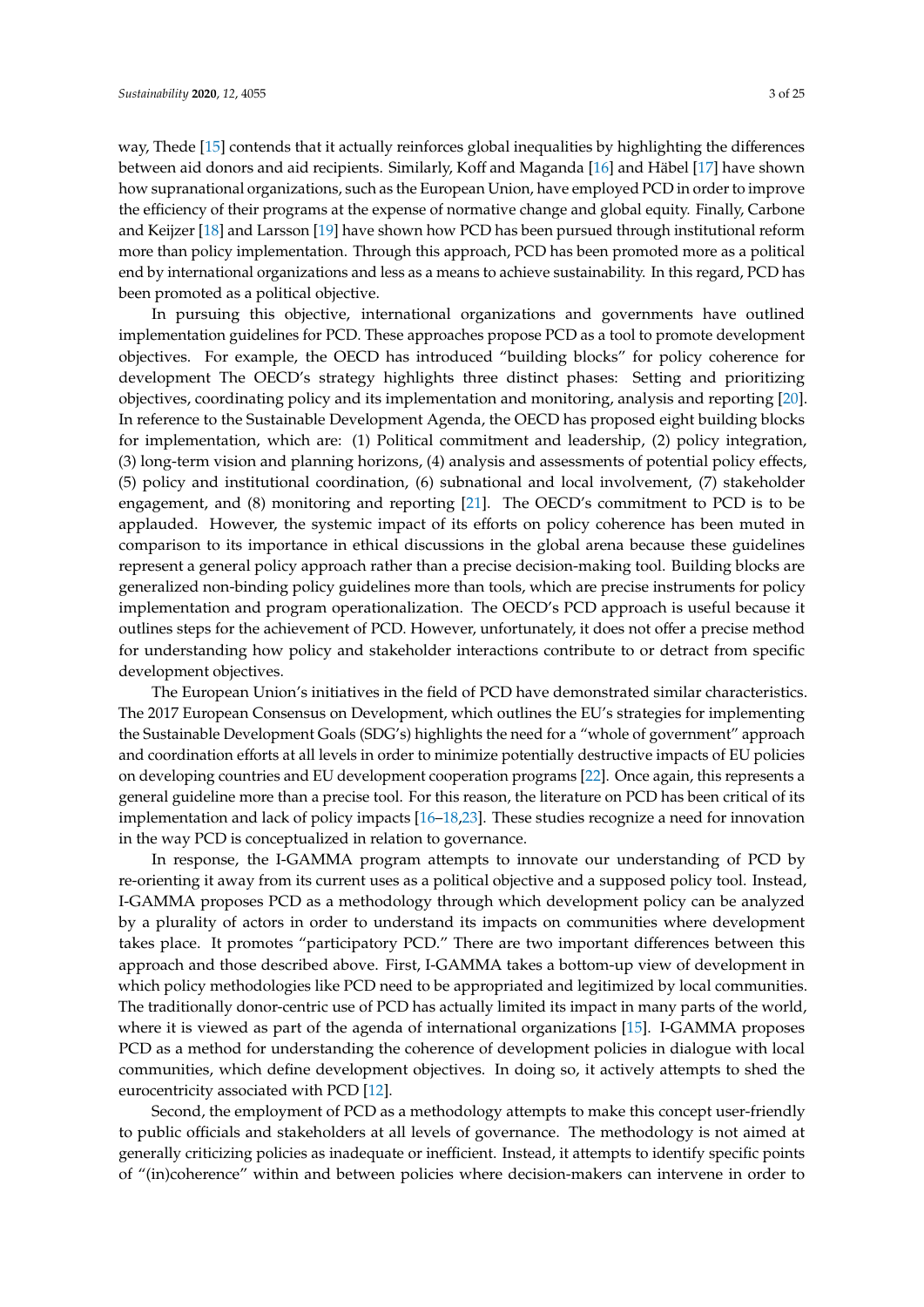strengthen sustainable development policy frameworks. In doing so, the methodology addresses the different stages of the policy cycle (see Figure [1\)](#page-3-0). The methodology proposed below assesses the design, legitimization, implementation, and monitoring/evaluation of policies in relation to sustainable development in such a way that it can promote discussions amongst a plurality of stakeholders by providing a common analytical framework that is not context-specific. design, legitimization, implementation, and monitoring/evaluation of policies in relation to sustainable<br>development in such a way that it can promote discussions amongst a plurality of stakeholders by<br>providing a common a

<span id="page-3-0"></span>

**Figure 1.** Stages of the policy cycle. Source**:** Figure drawn by authors. **Figure 1.** Stages of the policy cycle. Source: Figure drawn by authors.

## *2.* **Materials and Methods 2. Materials and Methods**

#### *2.1. Research Design*

*2.1. Research Design*  like many emerging economies, the country is characterized by numerous development paradoxes. In terms of sustainable development governance, the country is very supportive of international norms related to human rights, environmental conventions, etc. Each international treaty signed and ratified in Mexico is legally part of constitutional law. Within this context, Mexico has formally implemented PCD in its national development plans as a policy objective. In its 2018 presentation of country profiles on the implementation of PCD amongst its member states, the OECD notes that "An explicit commitment of the State towards the 2030 Agenda, backed by an implementation strategy, provides the basis for aligning efforts at federal, state and municipal levels" [\[24\]](#page-23-4) (p. 25). The report specifically applauds Mexico for two commitments: (1) Leadership at the highest level is helping to lay institutional foundations to ensure that commitment towards the 2030 Agenda transcends government administrations and (2) national planning and budgetary processes provide essential tools for policy integration and coherence  $[24]$  (p. 26). Mexico can be considered a representative case for the study of PCD implementation because,

Within this formal context, however, implementation of PCD has been problematic due to unresolved governance issues, such as lagging accountability, the weak rule of law and a dearth of transparency (according to 22 out 23 interviews with government officials and stakeholders). Mexico is ranked 57 out of 129 countries analyzed through the Bertelsmann Transformation Index (BTI) is ranked 129 countries analyzed through through the Bertelsmann Transformation Index (BTI) with  $\frac{1}{2}$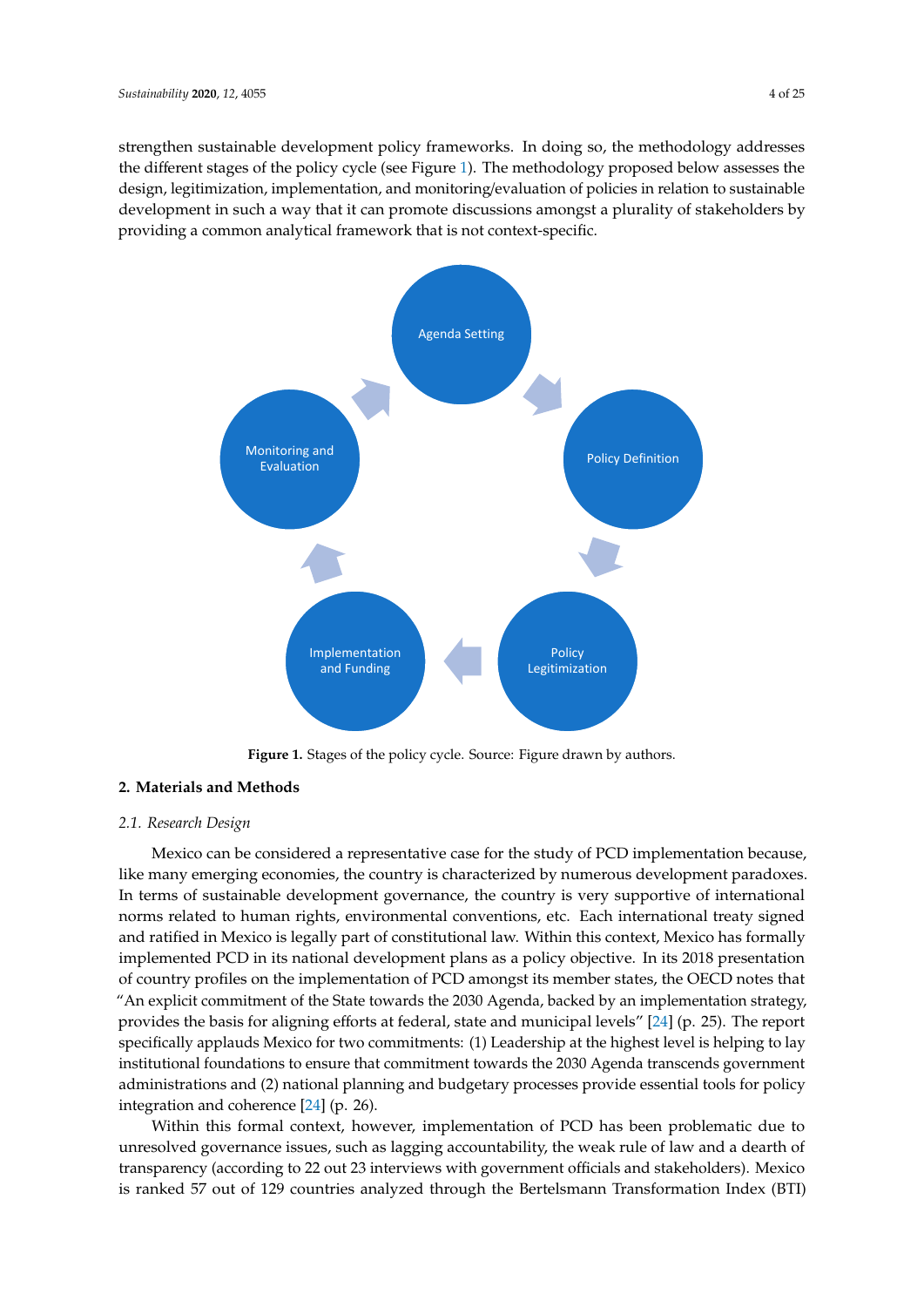with an overall score of 6.23 out of 10. The index measures national performance in three sectors, political transformations towards democracy, economic transformations towards market economies and governance, through analysis of sixteen indicators. According to the BTI, Mexico's weakest sector is governance (5.17), and its lowest indicators are the rule of law, resource efficiency, and sustainability. Consequently, Mexico's legal commitments to sustainable development are generally accompanied by implementation difficulties [\[25\]](#page-23-5).

These paradoxes are reflected in Mexican sustainability statistics as well. For example, Mexico is a model of economic growth as the gross domestic product (GDP) has increased from USD 13.04 billion in 1960 to USD 527.8 billion in 1994 to USD 1.221 trillion in 2018 [\[26\]](#page-23-6). Despite this increased wealth, social inequalities and poverty remain prominent as Mexico has a GINI Index of 45.9% in 2018 and a multidimensional poverty rate of 43.6% [\[27\]](#page-23-7). Environmentally, Mexico is the fifth most biodiverse country in the world, yet only ranked 72 in the Environmental Performance Index [\[28\]](#page-23-8). These paradoxes represent the challenges that PCD is supposed to address.

#### *2.2. Data Collection*

PCD Research in the I-GAMMA project is based on the examination of key policy documents at the national and state levels (Veracruz and Aguascalientes) and interviews with stakeholders. Veracruz and Aguascalientes are co-sponsors of the I-GAMMA project due to their funding provided within the context of the FORDECYT call for applications from the Mexican Science Council (CONACYT). They also represent most different cases because Aguascalientes is a small, stable, and economically wealthy state which has been recognized for good governance, whereas Veracruz is a larger and poorer state where administrations have been accused of significant corruption. In terms of policy documents, I-GAMMA has compiled an exhaustive list of approximately one hundred laws, regulations, programs, plans, norms and directives related to sustainable development in order to analyze the existing legal corpus in Mexico. The first step in this review is the creation of a benchmark for sustainability, which provides the reference for PCD analysis. Specifically, this approach examines the definition of sustainable development in Mexico's development plans, which outline the country's commitment to and operationalization of the Sustainable Development Goals. This is explained in detail in the "Results" section below. All documents were reviewed in detail by the research team. Members searched for explicit cross-referencing, common terminology, and repeated policy frameworks. In cases of cross-referencing, common terminology, or repeated policy frameworks, the team recognized the presence of normative PCD. When documents omitted important information, redefined terminology, or proposed different implementation frameworks, policy incoherences were recognized. These normative coherences/incoherences were then utilized as the bases for the more elaborate examination of PCD presented below.

In addition to a review of pertinent documents, I-GAMMA includes interviews with stakeholders at different levels of governance. The first set of interviews was conducted with 18 federal government officials, five representatives of national environmental non-governmental organizations (NGOs), and five academic experts. Eight more interviews were conducted with local officials, authorities governing protected natural areas, and academic experts on sustainable development in the Mexican State of Veracruz. All interviewees were presented with a description of the research project and voluntary informed consent forms before the interviews were conducted. This article does not quote interviews directly in order to protect interviewees' anonymity, as explicitly indicated in the informed consent forms.

#### **3. Results: Four Methodological Steps toward PCD and Their Application to Protected Natural Areas (PNAs)**

This article aims to redefine how PCD is operationalized in order to increase its relevance and impact in sustainability discussions, especially in national and sub-national contexts where policies impact communities. For this reason, this section presents the methodology employed by the I-GAMMA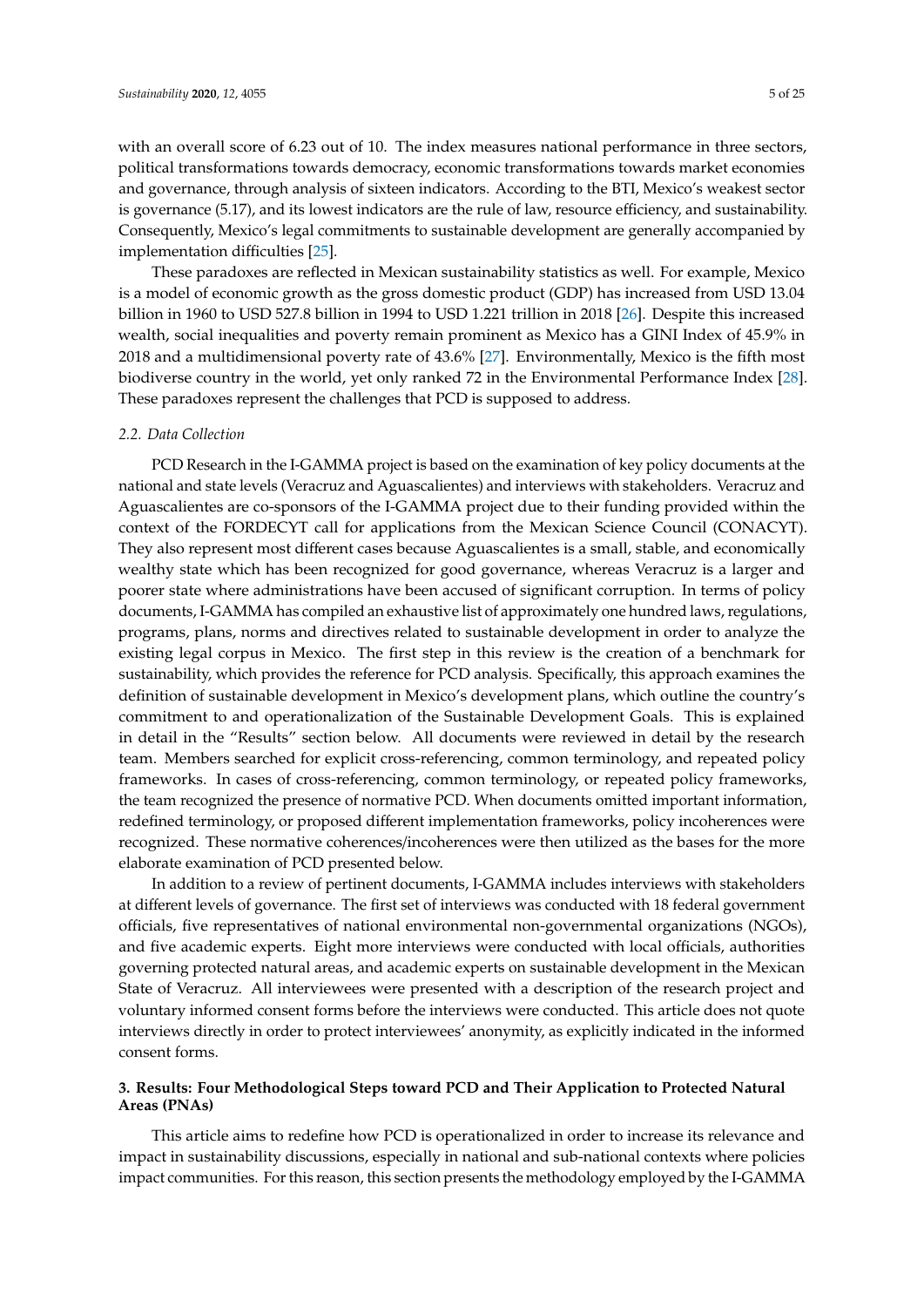project in order to show how it has re-conceived the notion of PCD. The methodology and its relevance for the conceptualization of PCD is the intended contribution of this publication. This section outlines the steps taken in I-GAMMA to operationalize PCD, and it applies them to the analysis of PNA governance in Mexico.

#### *3.1. Step 1: Definition of Sustainable Development through Establishment of Dimensions*

As stated above, PCD Research in the I-GAMMA project is based on the examination of key policy documents. These include laws, regulations, programs, plans, norms, and directives. The first step in this review is the creation of a benchmark, which will provide the reference for PCD analysis. Specifically, this approach examines the definition of sustainable development, which shall be adopted as the objective for policy coherence (the "D" in PCD) [\[29\]](#page-23-9).

In order to understand the normative bases for coherence, the I-GAMMA project begins with text mining through the identification of keywords grouped in four dimensions of sustainable development (economic, social, security, and environmental). The first three dimensions are widely recognized. Even though many approaches to sustainability do not explicitly include security, this dimension is recognized in the literature [\[30](#page-23-10)[,31\]](#page-23-11), and it is a vital element of sustainable development in Mexico where violence remains a major challenge to sustainability. Through text mining, we can identify the keywords that are most present in sustainable development laws/regulations/strategies and group them by dimension. For example, Table [1](#page-5-0) presents common elements of sustainable development strategies that are related to specific dimensions.

<span id="page-5-0"></span>

| Economic                | Social                  | Security                   | Environmental         |
|-------------------------|-------------------------|----------------------------|-----------------------|
| - Competitiveness       | - Participation         | - Security                 | - Biodiversity        |
| - Productivity          | - Human rights          | - Peace                    | - Ecosystem integrity |
| - Globalization         | - Social Equity         | - Combat violence          | - Conservation        |
| - Economic viability    | - Poverty               | - Impunity                 | - Natural resources   |
| - Economic promotion    | - Equality              | - Rule of law              | - Water               |
| - Modernization         | - Gender                | - Anti-corruption          | - Forests             |
| - Commerce              | - Youth                 | - War against drugs        | - Pollution           |
| - Business              | - Inclusion             | - Combat human trafficking | - Climate change      |
| - Financial investments | - Cohesion              | - Homicides                | - Energy              |
| - Infrastructure        | - Solidarity            | - Kidnappings              | - Resilience          |
| - Consumption           | - Food safety           |                            | - Restoration         |
| - Innovation            | - Rural development     |                            | - Sustainability      |
| - Knowledge Sharing     | - Urban transformations |                            |                       |
|                         | - Education             |                            |                       |

**Table 1.** Selected Keywords by Dimensions of Sustainable Development.

Source: Table compiled by authors.

By identifying keywords in policy and legal documents and organizing them by dimension, the project aims to understand which dimensions are prioritized in national/sub-national sustainable development strategies. I-GAMMA pursues the categorization of sustainable development policies through qualitative reviews of texts, as described above. This approach provides a means for comparison between levels of governance and between research cases. Moreover, categorizing policy content in this way highlights benchmarks for PCD analysis because this illustrates the prioritization of dimensions of sustainability, thus representing operationalized policy definitions of sustainable development. This approach allows I-GAMMA to address two issues: (1) It permits project researchers to analyze the appropriateness of specific policy definitions of sustainable development (i.e., how well they address broad definitions of sustainability) and (2) it provides the normative benchmark to which all policy evaluation is compared. Once the operationalized concept of sustainable development has been established, the next step under this approach is data collection, which is explained in step two.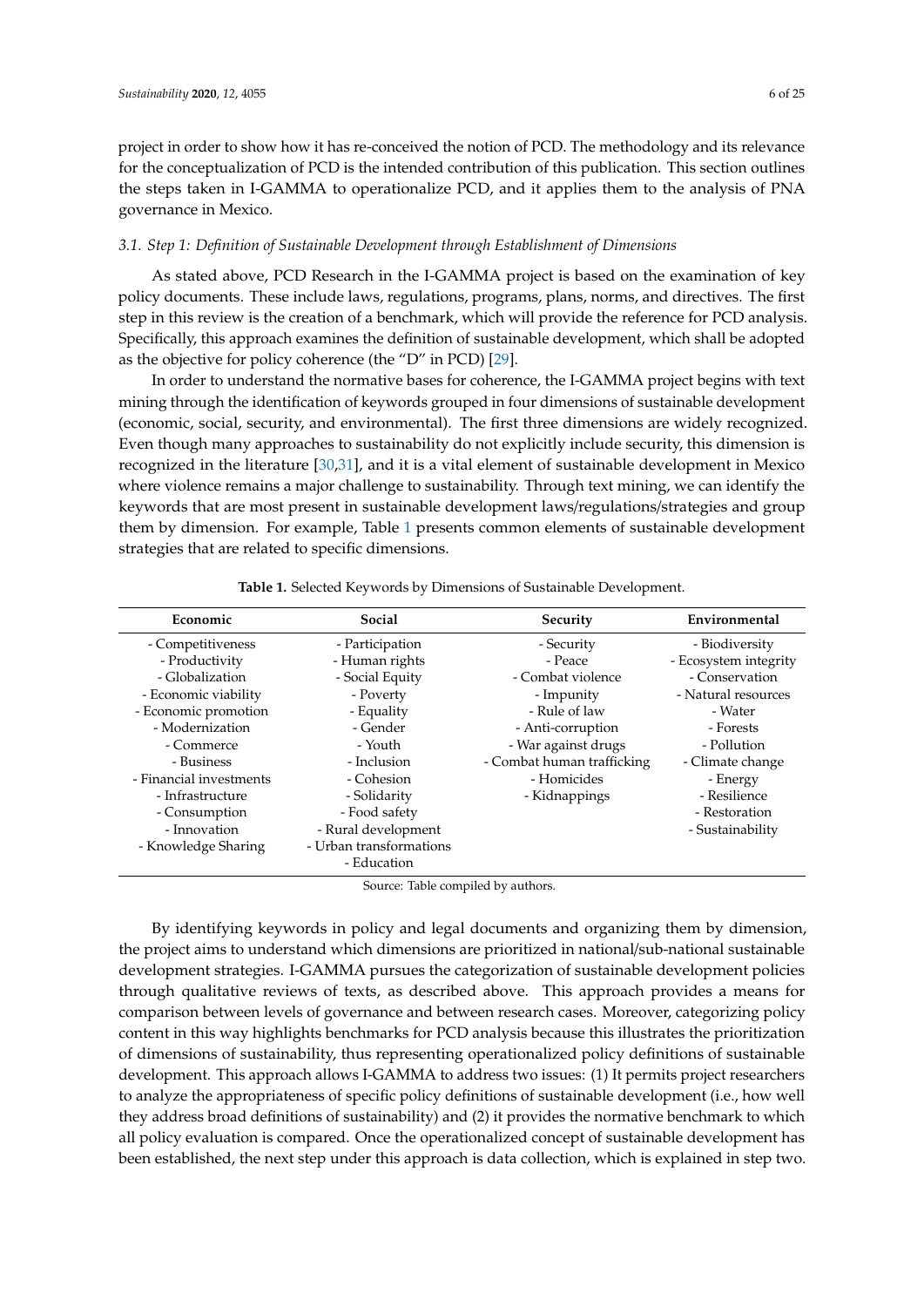#### *3.2. Step 2. Data Collection: Examination of Sustainable Development Policies Based on Normative Foundations, Institutionalization, Operationalization and Funding*

According to this methodology, data need to be organized around the different steps in the policy cycle presented above. It is important to understand the strengths and weaknesses of policies based on definition, legitimization, implementation, monitoring, and evaluation. For this reason, data collection on sustainable development is organized around four types of information: (1) "Normative" which includes the definition of sustainable development and how it is codified in legal and policy frameworks, (2) "institutional" which addresses the governance structures established around specific laws/policies, (3) "operational" which includes program and project guidelines in order to examine how sustainable development is implemented, monitored and evaluated and (4) "financial" which focuses on funding as well as payment structures, rules, and calendars (see Table [2\)](#page-8-0). Understanding of institutionalization, operationalization, and funding of sustainable development strategies is based on the examination of policy documents as well as program and project descriptions and interviews carried out by the research team with project participants and local stakeholders.

#### *3.3. Step 3: Identify Categories of Coherences for Sustainable Development*

Once data have been collected, they need to be organized within the framework of policy coherence for development. As stated above, PCD has been traditionally viewed as an objective or tool. However, the name "policy coherence for development" is misleading because various types of (in)coherences for development exist in policymaking. This has been recognized by much of the research in this field [\[32](#page-23-12)[,33\]](#page-23-13). This research recognizes the heterogeneous nature of public policies related to sustainable development and integrates this approach into the proposal of PCD as a policy methodology. In doing so, it builds on existing studies. Table [3](#page-9-0) presents the different dimensions of (in)coherence for sustainable development that guide I-GAMMA.

These PCD typologies represent both internal and external dimensions of sustainable development policy frameworks (see Figure [2](#page-9-1) by Koff and Maganda). The internal dimensions refer to (in)coherences that are inherent to specific sustainable development policies, such as water governance, management of protected natural areas, climate change mitigation, etc. They focus on elements within policy frameworks. The external dimensions address (in)coherences between specific policies, such as those listed here and other policy arenas, levels of government or actors in policy networks. They examine the interaction between policy frameworks.

#### *3.4. Step 4: Model Policy Coherence for Development for each Category*

The final step in I-GAMMA analysis of policy (in)coherence for development entails addressing the complexities of PCD. If PCD is, in fact, to be useful as a methodology, then "coherence" and "incoherence" should not be viewed as absolute categories. Policies cannot be viewed simply as coherent with sustainable development or incoherent with sustainability. Instead, PCD should aim to highlight types of interactions that represent levels of (in)coherences.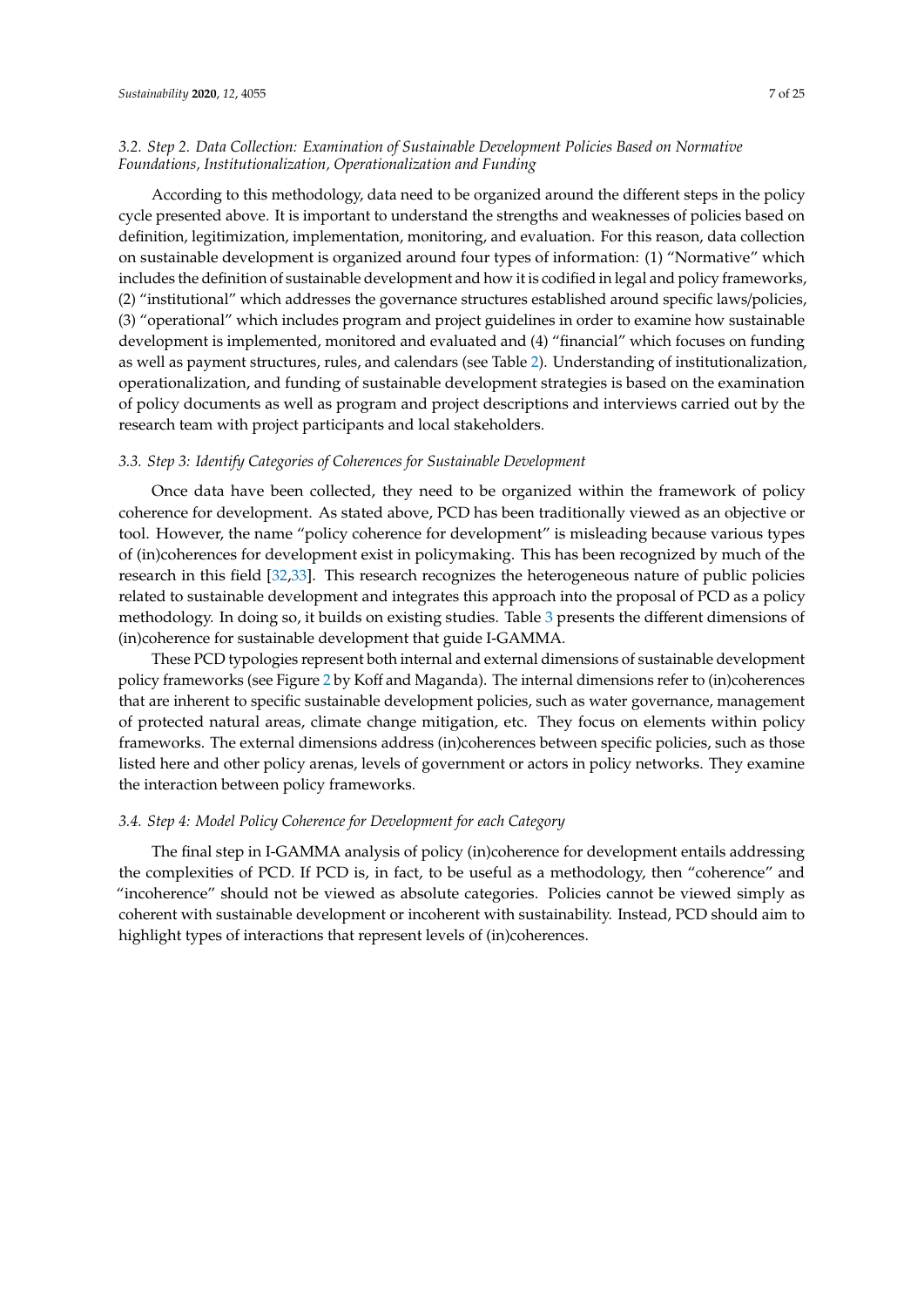|                      | Normative                                                                                                                                               | Institutional                                                                                                                                                                                                        | Operational                                                                                                                                                                                                                                                              | Financial                                                                                                                                                                                |
|----------------------|---------------------------------------------------------------------------------------------------------------------------------------------------------|----------------------------------------------------------------------------------------------------------------------------------------------------------------------------------------------------------------------|--------------------------------------------------------------------------------------------------------------------------------------------------------------------------------------------------------------------------------------------------------------------------|------------------------------------------------------------------------------------------------------------------------------------------------------------------------------------------|
| Horizontal           | Compare laws, regulations,<br>programs, plans across sectors<br>within federal and specific state<br>contexts (examination of<br>keywords by dimension) | Identification of institutional actors<br>in sustainable development across<br>sectors and analysis of their<br>relationships through policy<br>documents and interviews                                             | Analysis of PCD at the program/planning<br>level through examination of interactions<br>and implementation<br>(formal/informal/financial relationships)<br>across policy sectors: Policy documents<br>and interviews                                                     | Analysis of PCD through<br>examination of policy funding and<br>subsidies across sectors by<br>dimension: Policy documents and<br>interviews                                             |
| Vertical             | Compare federal and state laws<br>to regulations, programs, plans<br>within sectors (examination of<br>keywords by dimension)                           | Identification of institutional actors<br>in sustainable development at<br>federal, state, and local levels and<br>analysis of their relationships<br>through policy documents and<br>interviews                     | Analysis of PCD at the program/planning<br>level through examination of interactions<br>and implementation<br>(formal/informal/financial relationships)<br>within policy sectors at different levels of<br>government (by dimension): Policy<br>documents and interviews | Analysis of PCD through<br>examination of policy funding and<br>subsidies within sectors comparing<br>different levels of government by<br>dimension: Policy documents and<br>interviews |
| Inter-donor          | Compare policy objectives of<br>different donors (examination of<br>keywords by dimension)                                                              | Identification of international actors<br>in sustainable development and<br>analysis of their relationship to<br>federal, state, and local actors<br>through policy documents and<br>interviews                      | Analysis of PCD at the program/planning<br>level through examination of interactions<br>and implementation<br>(formal/informal/financial relationships)<br>amongst donors within specific policy<br>sectors (by dimension): Policy<br>documents and interviews           | Analysis of PCD through<br>examination of policy funding and<br>subsidies from different donors by<br>dimension: Policy documents and<br>interviews                                      |
| Internal             | N.A.                                                                                                                                                    | Analysis of institutional rules and<br>regulations of administration of<br>sustainable development strategies<br>by dimension (policy documents<br>and interviews)                                                   | Analysis of PCD at the program/planning<br>level through examination of interactions<br>and implementation<br>(formal/informal/financial relationships)<br>within sustainable development<br>strategies: Policy documents and<br>interviews                              | Analysis of PCD through<br>examination of structure and rules<br>of policy funding and subsidies by<br>dimension: Policy documents and<br>interviews                                     |
| Inter-organizational | Compare policy objectives of<br>government and NGOs<br>(examination of keywords by<br>dimension)                                                        | Identification of non-governmental<br>actors in specific sustainable<br>development contexts and analysis<br>of their relationship to federal, state,<br>and local actors through policy<br>documents and interviews | Analysis of PCD at the program/planning<br>level through examination of interactions<br>and implementation<br>(formal/informal/financial relationships)<br>of programs within non-governmental<br>sector and between government and<br><b>NGOs</b>                       | Analysis of PCD through<br>examination of funding and<br>subsidies within Non-governmental<br>sector and between NGOs and<br>government by dimension: Policy<br>documents and interviews |

**Table 2.** Data collection for research on types of coherences for sustainable development.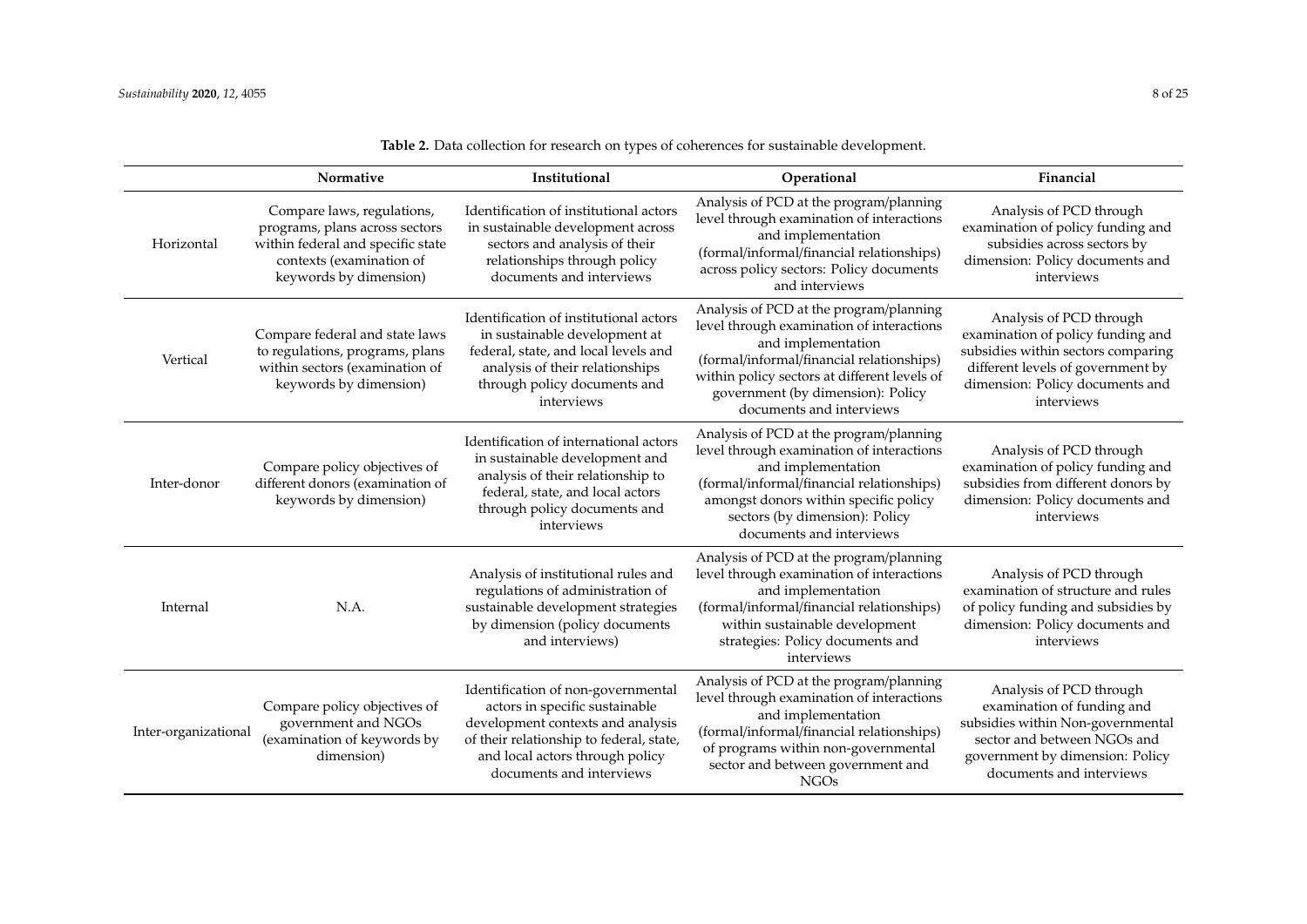| <b>Table 2.</b> Cont. |  |
|-----------------------|--|
|-----------------------|--|

<span id="page-8-0"></span>

|              | Normative                                                                                                | Institutional                                                                                                                                                                                   | Operational                                                                                                                                    | Financial                                                                                                                  |
|--------------|----------------------------------------------------------------------------------------------------------|-------------------------------------------------------------------------------------------------------------------------------------------------------------------------------------------------|------------------------------------------------------------------------------------------------------------------------------------------------|----------------------------------------------------------------------------------------------------------------------------|
| Multilateral | Compare policy objectives of<br>international organizations<br>(examination of keywords by<br>dimension) | Identification of international actors<br>in sustainable development and<br>analysis of their relationship to<br>federal, state, and local actors<br>through policy documents and<br>interviews | N.A.                                                                                                                                           | N.A.                                                                                                                       |
| Financial    | Compare weight of funding for<br>each dimension of sustainability                                        | Analysis of institutional rules and<br>regulations for funding of<br>sustainable development strategies<br>by dimension (policy documents<br>and interviews)                                    | Analysis of PCD at the program/planning<br>level through examination of financial<br>interactions (formal/informal/financial<br>relationships) | Analysis of PCD through<br>examination of policy funding and<br>subsidies by dimension: Policy<br>documents and interviews |
| Normative    | Text mining analysis of<br>keywords by dimension using<br>categories above                               | Analysis of Institutionalization of<br>norms through policy documents                                                                                                                           | Analysis of the operationalization of<br>norms through projects: Policy<br>documents and interviews focused on<br>implementation               | Analysis of the operationalization<br>of norms through funding of<br>projects: Policy documents and<br>interviews          |

Source: Table compiled by authors. N.A. = Not applicable.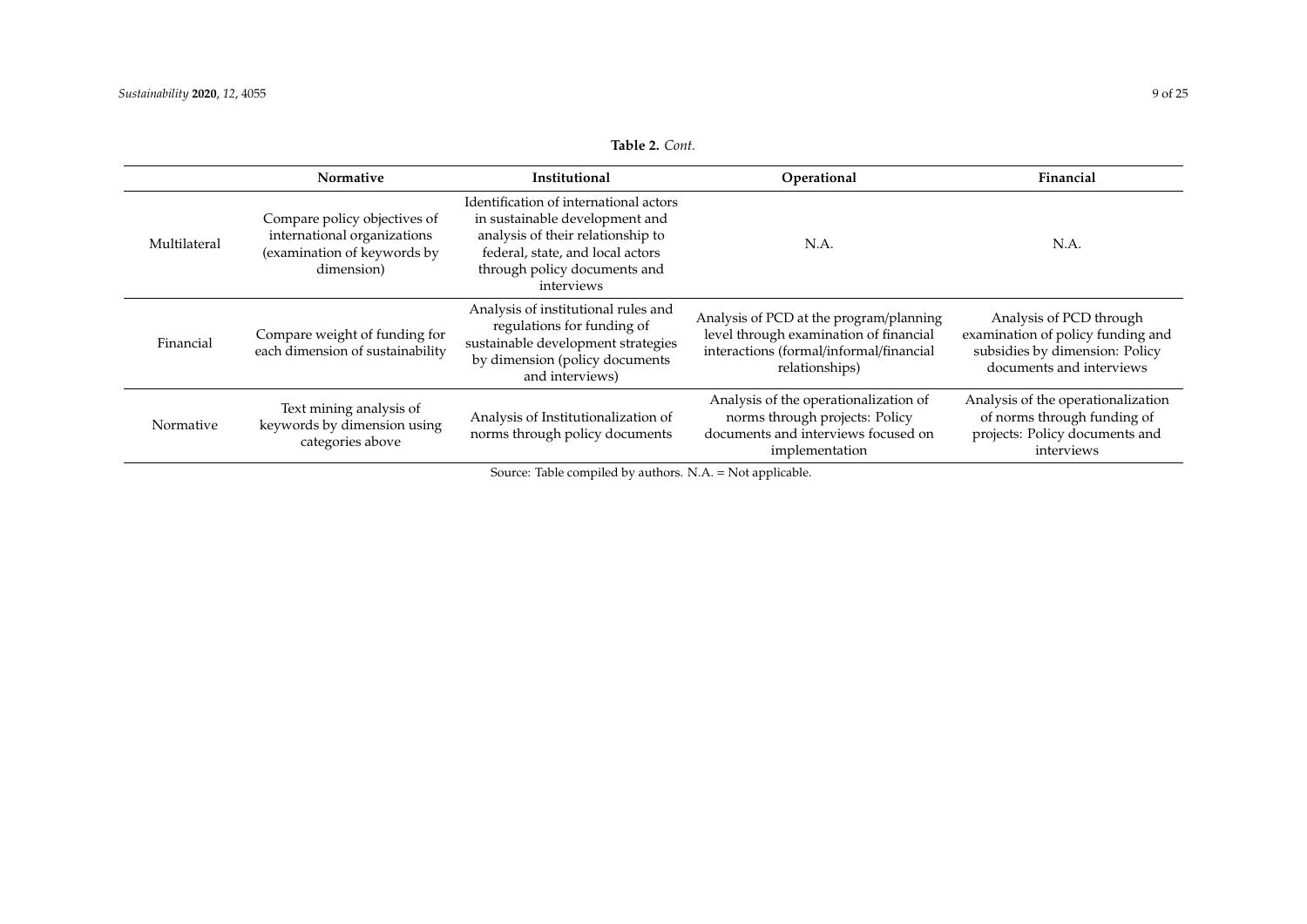<span id="page-9-0"></span>

| <b>Typology of (In)coherence</b>   | Definition                                                                                                                                                                           |
|------------------------------------|--------------------------------------------------------------------------------------------------------------------------------------------------------------------------------------|
| Horizontal (in)coherence           | (In)coherence between development and non-development policies                                                                                                                       |
| Vertical (in)coherence             | (In)coherence between policies of regional organizations, member states,<br>municipalities                                                                                           |
| Inter-donor (in)coherence          | (In)coherence between development policies/projects of different donors                                                                                                              |
| Internal (in)coherence             | (In) consistencies between the objectives and means of a given policy<br>(i.e., measurement techniques, monitoring)                                                                  |
| Inter-organisational (in)coherence | (In)coherence between the development policies of a country's<br>government and civil society organizations                                                                          |
| Multilateral (in)coherence         | (In)compatibility between the development goals and procedural norms<br>of international organizations such as the EU, OECD, the UN, and the<br>international financial institutions |
| Financial (in)coherence            | (In)coherence between the structure of development funding and policy<br>objectives                                                                                                  |
| Normative (in)coherence            | (In)coherence between policy strategies in development and<br>non-development policy arenas and core values of liberal democratic<br>societies                                       |

**Table 3.** Typologies of Policy (In)coherence for Development [\[33\]](#page-23-13).

<span id="page-9-1"></span>

**Figure 2.** PCD as a methodological model for policy analysis [34] (p. 5). **Figure 2.** PCD as a methodological model for policy analysis [\[34\]](#page-23-14) (p. 5).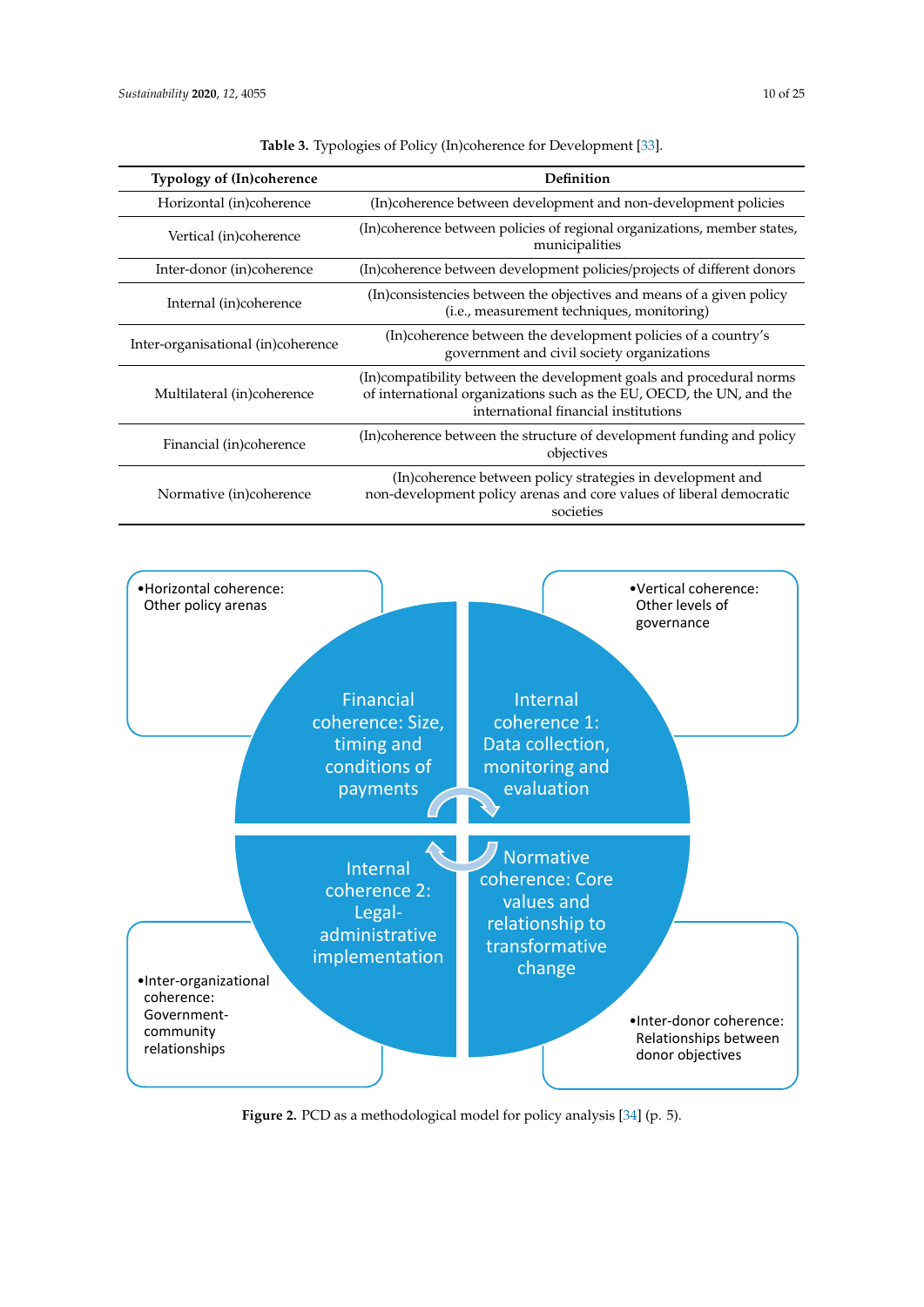<span id="page-10-0"></span>

| <b>Interaction</b> | Name          | Explanation                                                   | Example                                                                                                                                                                                               |
|--------------------|---------------|---------------------------------------------------------------|-------------------------------------------------------------------------------------------------------------------------------------------------------------------------------------------------------|
| $+3$               | Indivisible   | Inextricably linked to<br>the achievement of<br>another goal. | Ending all forms of discrimination against women<br>and girls is indivisible from ensuring women's full<br>and effective participation and equal opportunities<br>for leadership.                     |
| $+2$               | Reinforcing   | Aids the achievement<br>of another goal.                      | Providing access to electricity reinforces<br>water-pumping and irrigation systems.<br>Strengthening the capacity to adapt to<br>climate-related hazards reduces losses caused by<br>disasters.       |
| $+1$               | Enabling      | Creates conditions<br>that further another<br>goal.           | Providing electricity access in rural homes enables<br>education because it makes it possible to do<br>homework at night with electric lighting.                                                      |
| $\Omega$           | Consistent    | No significant<br>positive or negative<br>interactions.       | Ensuring education for all does not interact<br>significantly with infrastructure development or<br>conservation of ocean ecosystems.                                                                 |
| $-1$               | Constraining  | Limits options on<br>another goal.                            | Improved water efficiency can constrain<br>agricultural irrigation. Reducing climate change<br>can constrain the options for energy access.                                                           |
| $-2$               | Counteracting | Clashes with another<br>goal.                                 | Boosting consumption for growth can counteract<br>waste reduction and climate mitigation.                                                                                                             |
| $-3$               | Canceling     | Makes it impossible<br>to reach another goal.                 | Fully ensuring public transparency and democratic<br>accountability cannot be combined with<br>national-security goals. Full protection of natural<br>reserves excludes public access for recreation. |

**Table 4.** Horizontal Coherence for Development [\[5\]](#page-22-4).

In order to carry out this task, a starting point is a recently published study by Nilssen et al., (2018) on the SDG's. This group of scholars argues that, "Pursuing integrated research and decision-making to advance action on the sustainable development goals (SDGs) fundamentally depends on understanding interactions between the SDGs, both negative ones ("trade-offs") and positive ones ("co-benefits")" [\[5\]](#page-22-4) (p. 1). In order to accomplish this goal, these authors propose typologies and characterizations similar to those described above. Their innovative research presents scales that characterize different types of interactions between the SDG's as the basis for a Knowledge Platform on SDG interaction. This research is the starting point for I-GAMMA's analysis of domestic PCD which also aims to establish a participative knowledge platform/resource center on domestic implementation of sustainable development in countries such as Mexico. What has been identified as horizontal (in)coherence for development most closely resembles the research on SDG interactions presented by Nilssen et al. [\[5\]](#page-22-4). The implementation of this framework is established in Table [4,](#page-10-0) which focuses on horizontal (in)coherences presenting (in)coherence scales between policy sectors. It indicates values that operationalize how well integrated/harmonized/coordinated policy sectors are in the positive sense (coherence) and values that operationalize how policy sectors undermine each other through a lack of coordination/harmonization or the establishment of conflicting objectives. The table reflects both actor-driven and system-driven (in)coherences as well as intentional and unintentional (in)coherences.

Based on the categories presented in Table [3](#page-9-0) above, Tables [A1](#page-19-0)[–A6](#page-22-19) (see Appendix [A\)](#page-19-1) then present the criteria for implementing this framework for the other types of (in)coherences. These tables have been compiled by the authors based on the scale presented in Table [4.](#page-10-0) A scale has not been presented for multilateral coherence for development because it is not overtly applicable to the domestic arena. Moreover, the activities of multilateral organizations in domestic policy frameworks overlap with vertical coherence for development, inter-donor coherence for development, and financial coherence for development. The norms which multilateral organizations provide as references to domestic policymakers are part of normative coherence for development. For example, 22 out of 23 interviewees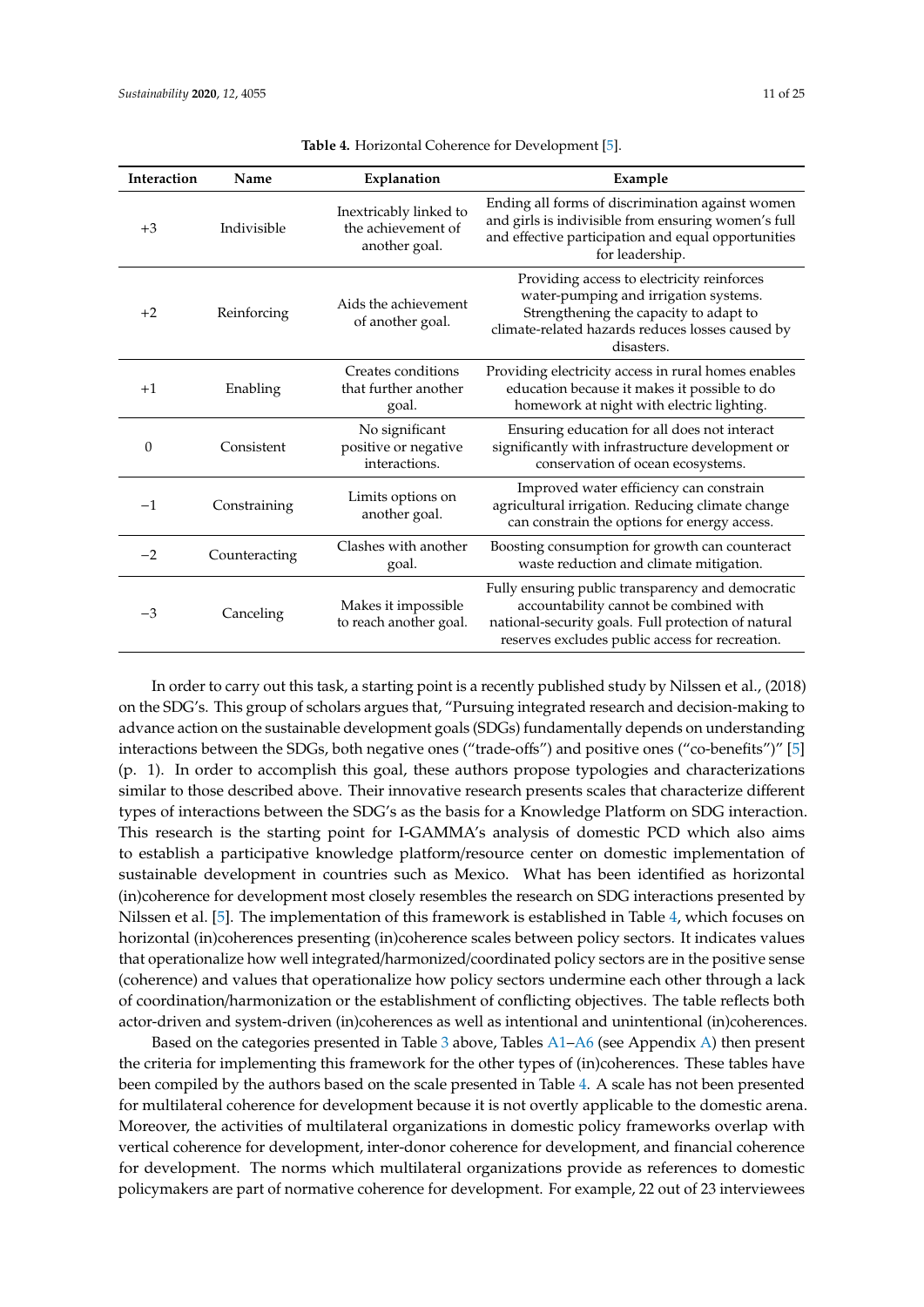at the national and state levels confirmed that international norms, such as the goals and targets included in the 2030 Sustainable Development Agenda influence their work on a daily basis by providing normative guidelines for the definition of domestic policy goals and targets [\[35\]](#page-23-15). The SDGs provide benchmarks against which domestic policy can be compared, thus promoting citizen-centered frameworks by contributing to accountability.

The application of these scales to the analysis of sustainable development governance aims to identify specific mechanisms within and between policy frameworks that reinforce or undermine sustainability. While the scales can provide an overall "coherence score" based on aggregate values, their real value lies in potential comparisons within categories in order to identify the strengths and weaknesses of policy frameworks. This could offer useful information to both governmental and non-governmental stakeholders, which can promote participative approaches to policymaking.

#### *3.5. Implementation of I-GAMMA Methodology in Protected Natural Areas*

Protected natural areas are defined as "clearly defined geographical spaces, recognized, dedicated and managed, through legal or other effective means, to achieve the long-term conservation of nature with associated ecosystem services and cultural values" [\[36\]](#page-23-16). In development terms, protected natural areas present various complexities. They are generally recognized as sustainable responses to uncontrolled globalized economic development that harms natural resources and landscapes and contributes to the socio-economic marginalization of local communities living on these lands [\[37\]](#page-23-17). At the same time, the declaration and zoning of protected natural areas restrict opportunities for inhabitants of these areas to utilize natural resources for economic gain, thus raising questions about the economic sustainability of these initiatives [\[38\]](#page-23-18).

These debates are relevant to Mexico. At the end of 2018, the country had 182 protected natural areas with a total coverage of 908,395.20 square kilometers [\[39\]](#page-23-19). The first 39 of these areas were decreed between 1934 and 1940 by President Lazaro Cardenas, who was the first national leader to recognize the importance of conserving Mexico's natural resources [\[39\]](#page-23-19). Following his Presidency, however, the commitment to PNAs waned significantly as only seven more areas were decreed by 1976. In fact, the general state of Mexico's natural areas was deteriorating during this period [\[40\]](#page-23-20).

The history of Mexico's PNAs is linked to the country's economic development. Challenger [\[39\]](#page-23-19) has documented how most of the above-cited PNAs were defined and zoned in the 1980s and 1990s as a response to the Green Revolution, which industrialized Mexico's agriculture sector as well as the country's integration in the North American Free Trade Agreement [\[40\]](#page-23-20). Similarly, Carlos Cortez and Luisa Paré explain how the declaration of PNAs in Southern Mexico accompanied the country's participation in the Plan Puebla Panama (PPP), a macro-investment infrastructure development program for Southern Mexico and Central America that was supported financially by supranational development banks (notably the Inter-American Development Bank) and the United States [\[41\]](#page-23-21). While PNAs aimed to mitigate the impact of globalized development on Mexico's natural resources and biodiversity, they also prioritized conservation of nature over local human development in many ways.

This situation is not atypical. In fact, a major question in the study on protected natural areas asks whether these measures can achieve their dual roles by simultaneously promoting the conservation of biological diversity and the economic welfare of local people [\[37\]](#page-23-17). This is a timely issue as both of these objectives are prominent in the 2030 Sustainable Development Agenda. For this reason, I-GAMMA selected PNAs as a pilot arena for the implementation of the PCD methodology presented above. It focuses on balanced development strategies that promote both ecological conservation and socio-economic integration.

A first query on which I-GAMMA focused inquired whether the federal and state governments included in this study define their policies on PNAs through the same terms. Following Step 1 from the methodology presented above, an analysis of federal and relevant state policies on PNAs was conducted. This research indicated that each policy has adopted a different normative framework for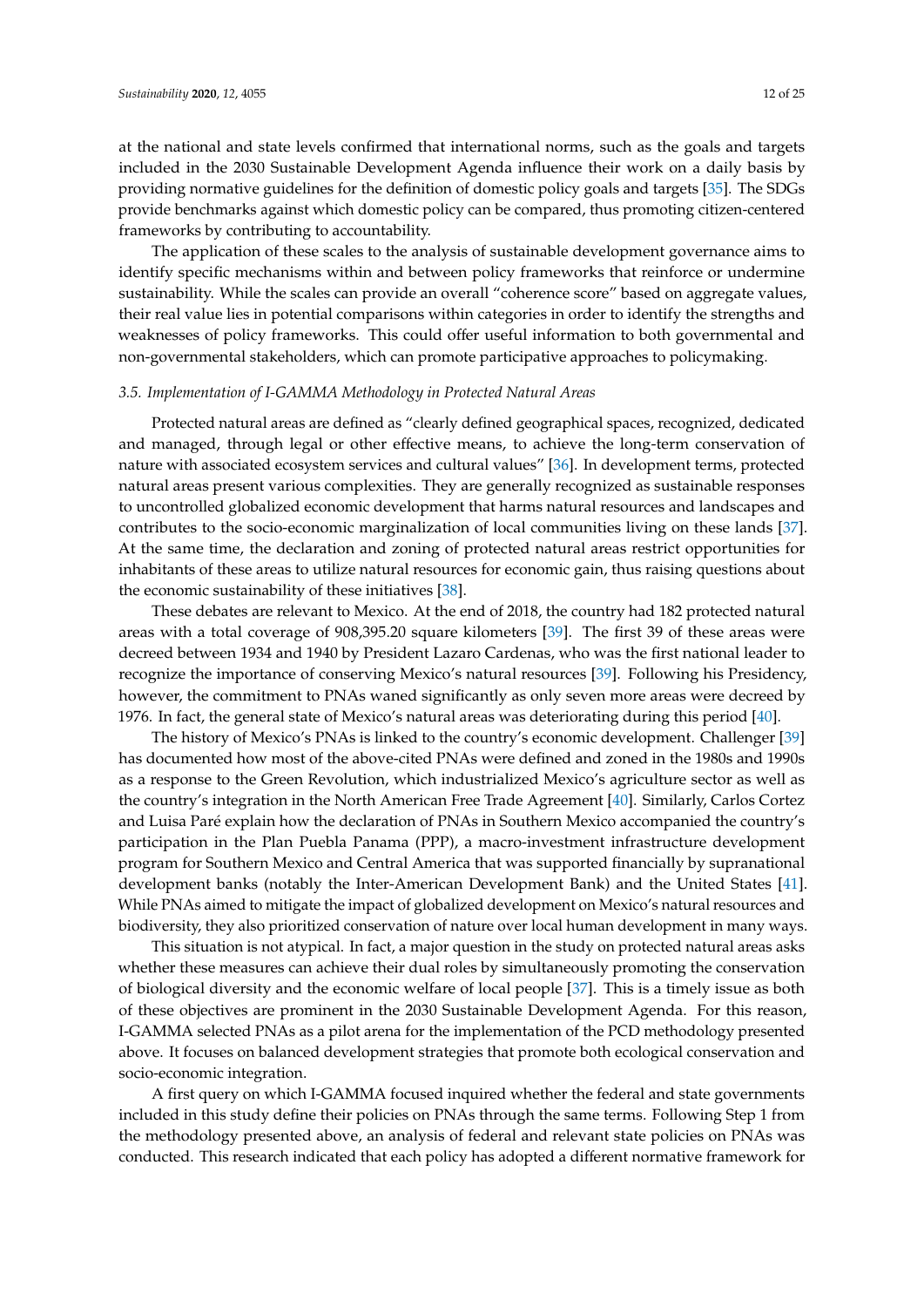the governance of protected natural areas. Tables [5–](#page-12-0)[7](#page-14-0) present the dimensions for PNA management at each level of governance.

<span id="page-12-0"></span>

| Economic                                                                                                                                                                                              | Social                                                                                                                                       | Security | Environmental                                                                                                                                                                                                                                           |
|-------------------------------------------------------------------------------------------------------------------------------------------------------------------------------------------------------|----------------------------------------------------------------------------------------------------------------------------------------------|----------|---------------------------------------------------------------------------------------------------------------------------------------------------------------------------------------------------------------------------------------------------------|
| I. Protect the natural<br>I. Protect villages, roads<br>surroundings of areas,<br>communication,<br>industrial facilities, and<br>monuments, and<br>archaeological, historical,<br>agricultural uses, |                                                                                                                                              |          | L. Preserve the natural environments of<br>the different biogeographical and<br>ecological regions and the most fragile<br>ecosystems, as well as their functions, to<br>ensure the balance and continuity of<br>evolutionary and ecological processes; |
| through forest areas in<br>mountains where<br>torrents originate;                                                                                                                                     | and artistic vestiges, as<br>well as tourist areas and<br>other areas of importance<br>for recreation, culture,<br>and national identity and |          | II. Safeguard the genetic diversity of<br>wild species on which evolutionary<br>continuity depends, as well as ensuring<br>the preservation and sustainable use of<br>the national territory's biodiversity.                                            |
|                                                                                                                                                                                                       | indigenous peoples.                                                                                                                          |          | III. Protect the hydrological cycle in<br>basins, as well as the other regions                                                                                                                                                                          |
|                                                                                                                                                                                                       |                                                                                                                                              |          | IV. Ensure the preservation and<br>sustainable use of ecosystems, their<br>elements, and their functions;                                                                                                                                               |
|                                                                                                                                                                                                       |                                                                                                                                              |          | V. Provide a conducive field for<br>scientific research and the study of<br>ecosystems and their balance;                                                                                                                                               |
|                                                                                                                                                                                                       |                                                                                                                                              |          | VI. Generate, rescue and disseminate<br>traditional or new knowledge, practices,<br>and technologies that allow the<br>preservation and sustainable use of the<br>biodiversity of the national territory;                                               |

**Table 5.** Dimensions of Sustainability in Mexican Federal Legislation of PNAs.

Source: Table compiled by authors.

|  |  | <b>Table 6.</b> Dimensions of Sustainability in Veracruz State Legislation of PNAs. |  |
|--|--|-------------------------------------------------------------------------------------|--|
|  |  |                                                                                     |  |

| Economic                                                                                                                                                                                                                         | Social                                                                                                                                       | Security | Environmental                                                                                                                                                                                                                                                                                                                                            |
|----------------------------------------------------------------------------------------------------------------------------------------------------------------------------------------------------------------------------------|----------------------------------------------------------------------------------------------------------------------------------------------|----------|----------------------------------------------------------------------------------------------------------------------------------------------------------------------------------------------------------------------------------------------------------------------------------------------------------------------------------------------------------|
| I. Programs seek to design economic<br>instruments and strategies so that<br>harvesting activities and logging<br>"are compatible with those of the<br>community on environmental<br>protection and sustainable<br>development". | I. The regulation of human<br>settlements                                                                                                    |          | I. Preserve and interconnect<br>natural environments, safeguard<br>the genetic diversity of wild<br>species, achieve sustainable use of<br>natural resources and improve the<br>quality of the environment in<br>population centers and their<br>surroundings                                                                                            |
| II. In terms of PNAs, the modalities<br>that mention forestry are "ecological<br>reserves" and "multifunctional<br>biological corridors".                                                                                        | II. Governance of<br>above-ground or<br>underground facilities,<br>lines, or pipelines through<br>human settlements in<br>PNA <sub>s</sub> . |          | II. Programs of reforestation and<br>afforestation, for the prevention,<br>control, and combat of pests,<br>diseases, and forest fires, the latter<br>in terms of NOMs (Mexican<br>legislative norms), and to establish<br>forest closures when justified in<br>the modalities for the<br>management of forest resources<br>included in PNA legislation. |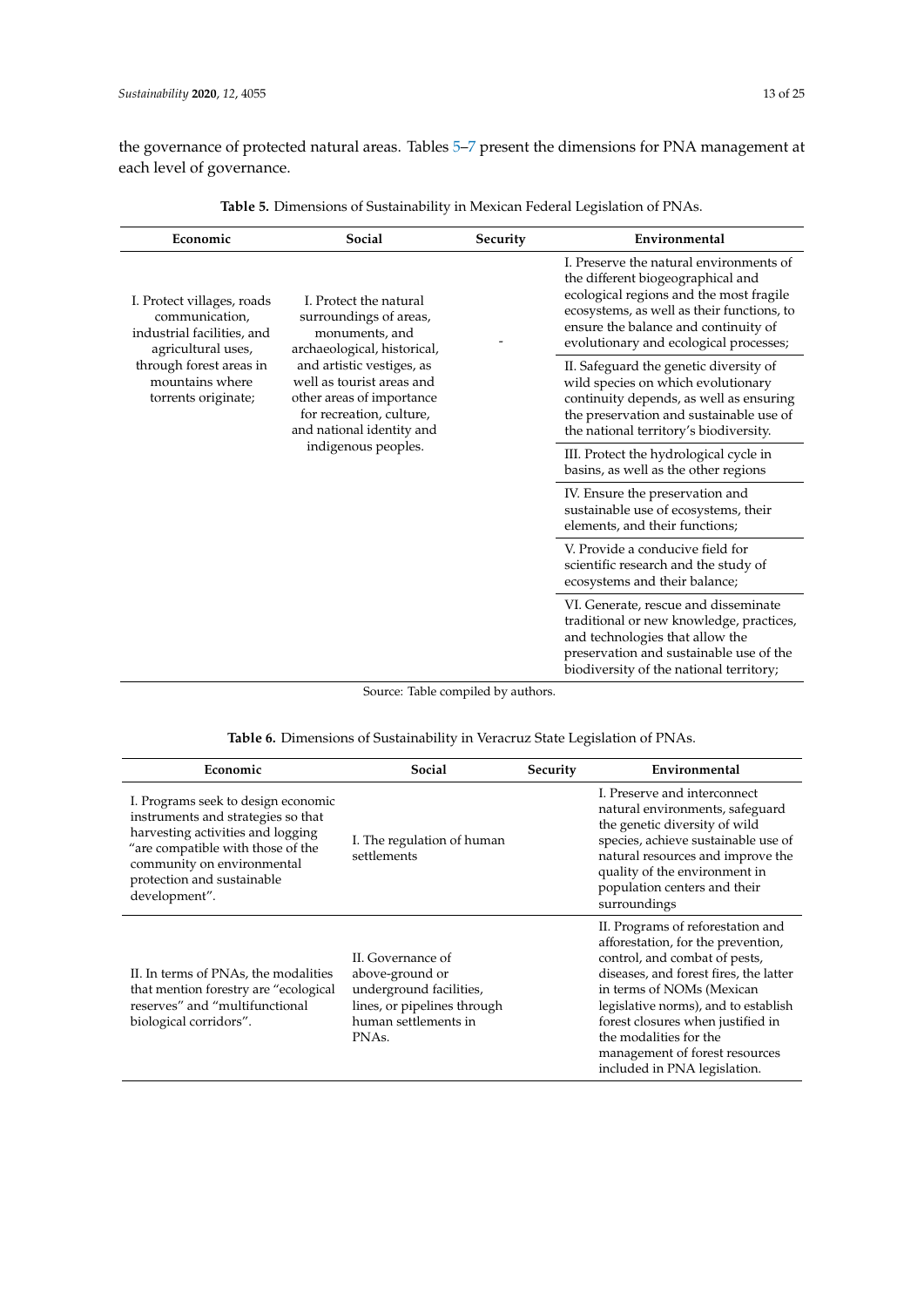|                                                                                                                                                                                                                                             | III. "The creation of<br>protected natural areas,                                                                                                                                                                                                                              |                                                                                                                                                                          |
|---------------------------------------------------------------------------------------------------------------------------------------------------------------------------------------------------------------------------------------------|--------------------------------------------------------------------------------------------------------------------------------------------------------------------------------------------------------------------------------------------------------------------------------|--------------------------------------------------------------------------------------------------------------------------------------------------------------------------|
| III. "Productive activities" with the<br>inhabitants who live there, are<br>allowed under both categories as<br>long as they are compatible with<br>sustainable management programs<br>and with the management programs<br>that are issued. | and other measures aimed<br>at the protection of natural<br>resources in indigenous<br>territories, must be carried<br>out through explicit<br>agreements between the<br>State and indigenous<br>peoples and communities<br>with mediation of the State<br>Council "(Art. 71). | III. Prohibition of "Dumping"<br>waste [], in protected natural<br>areas or private conservation<br>areas, as well as in any place not<br>authorized for such purposes". |

**Table 6.** *Cont.*

Source: Table compiled by authors.

**Table 7.** Dimensions of Sustainability in Aguascalientes State Legislation of PNAs.

| Economic                                                                                                                                                                                                                                                                                                                                                                                                                                                                                                                          | Social                                                                                                                                                                                                                                                                                                | Security | Environmental                                                                                                                                                                                                                                                                                          |
|-----------------------------------------------------------------------------------------------------------------------------------------------------------------------------------------------------------------------------------------------------------------------------------------------------------------------------------------------------------------------------------------------------------------------------------------------------------------------------------------------------------------------------------|-------------------------------------------------------------------------------------------------------------------------------------------------------------------------------------------------------------------------------------------------------------------------------------------------------|----------|--------------------------------------------------------------------------------------------------------------------------------------------------------------------------------------------------------------------------------------------------------------------------------------------------------|
| I. Assure measures are compatible<br>with obtaining economic benefits,<br>the activities of society and the<br>sustainability of ecosystems;                                                                                                                                                                                                                                                                                                                                                                                      | I. Establish mechanisms to<br>grant inhabitants in the State<br>the right to an adequate<br>environment for their<br>well-being and development;                                                                                                                                                      |          | I. Protect the interdependent<br>relationship between the<br>elements that make up the<br>environment and that makes<br>possible the existence,<br>transformation, and<br>development of man and other<br>living beings                                                                                |
| II. The Tourism Law of the State of<br>Aguascalientes (POEA, 2007),<br>recognizes the importance of natural<br>landscapes for tourist activities, and<br>in this sense Article 4, which<br>establishes the objectives of the Law,<br>determines that the first of them is,<br>"To regulate tourist activity in the<br>State, promoting the rational use of<br>tourist attractions and resources,<br>conserving and preserving the<br>environment, ecological balance and<br>social harmony for the benefit of the<br>population". | II. Guarantee that state<br>development is<br>comprehensive and<br>sustainable;                                                                                                                                                                                                                       |          | II. Prevent environmental<br>imbalance, defined as the<br>"Alteration of interdependent<br>relationships between the<br>natural elements that make up<br>the environment" which<br>negatively affects the existence,<br>transformation, and<br>development of human beings<br>and other living beings" |
| III. PNA legislation regulates<br>"sustainable development of<br>agricultural activity"                                                                                                                                                                                                                                                                                                                                                                                                                                           | III. Aguascalientes (POEA,<br>2000a) contains various<br>provisions in the area of<br>ecological ordering in relation<br>to PNAs, especially Articles 17,<br>24, and 29 (POEA, 2000a), that<br>deal with the need to<br>coordinate between territorial<br>ordinances that that coincide<br>with PNAs. |          | III. Conservation, preservation,<br>restoration, and protection of<br>ecosystems and the<br>environment, as well as<br>confronting the prevention of<br>damage to them;                                                                                                                                |
|                                                                                                                                                                                                                                                                                                                                                                                                                                                                                                                                   | IV. Citizen consultation,<br>Evaluation, on the state PNA<br>regulations, the State<br>Ecological Planning Program,<br>and other regional planning<br>programs  "                                                                                                                                     |          | IV. Conserve biological diversity;<br>$[\ldots]''$                                                                                                                                                                                                                                                     |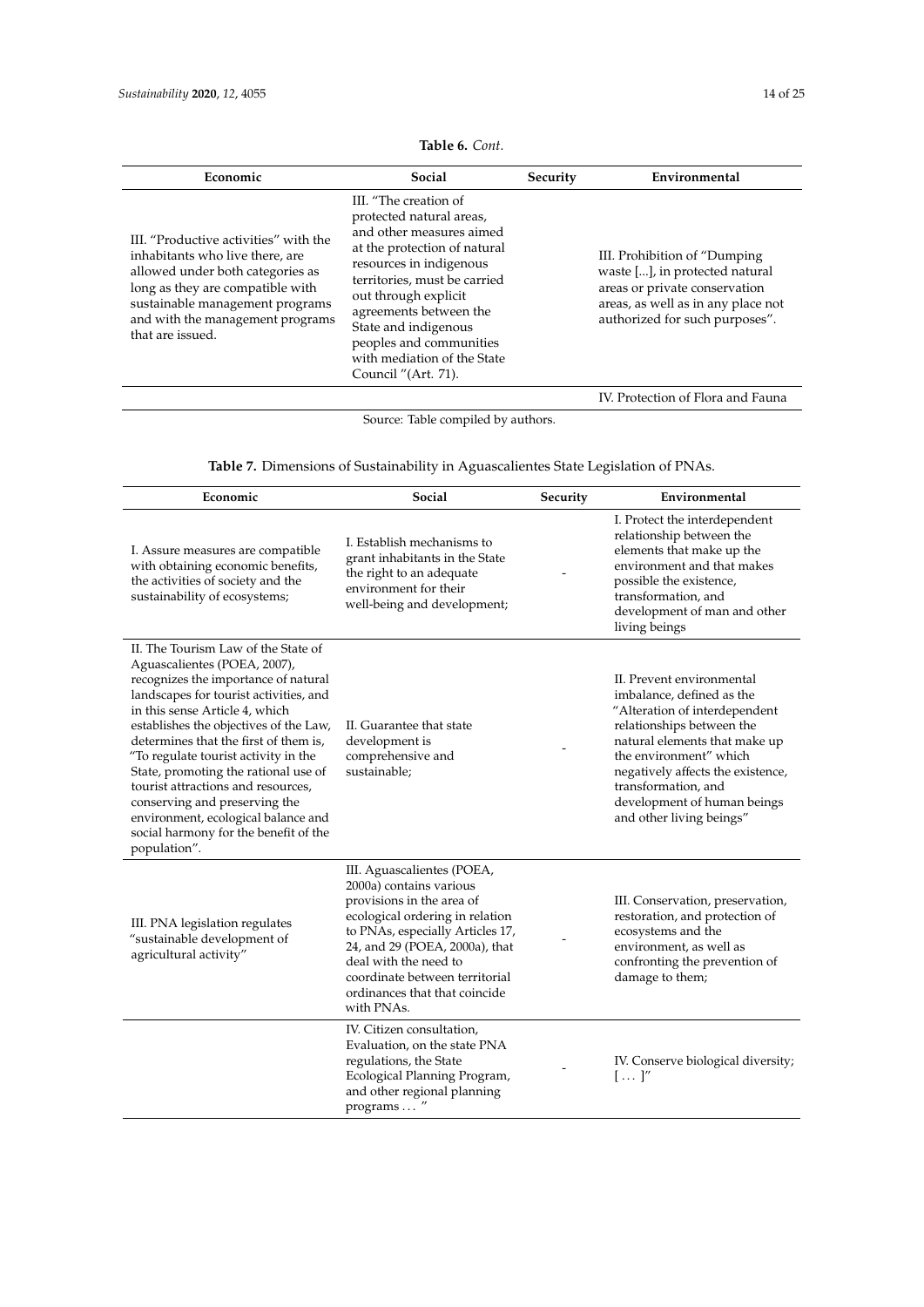<span id="page-14-0"></span>

| Economic | Social                                                                                                                                                                                                                                                                                                                                                   | Security | Environmental                                                                                                                                                                                                                |
|----------|----------------------------------------------------------------------------------------------------------------------------------------------------------------------------------------------------------------------------------------------------------------------------------------------------------------------------------------------------------|----------|------------------------------------------------------------------------------------------------------------------------------------------------------------------------------------------------------------------------------|
|          | V. Coordination of the State<br>Ecological Planning programs<br>and Territorial, Urban<br>Development and Housing<br>Planning, as well as the other<br>projects deriving from these<br>measures (Article 22),                                                                                                                                            |          | V. Define the principles by<br>which environmental policy in<br>the State will be formulated,<br>conducted, and evaluated, as<br>well as the instruments and<br>procedures for its<br>implementation.                        |
|          | VI. Apply, in coordination<br>with the municipalities and<br>the federal government, where<br>appropriate, the necessary<br>measures, to protect<br>"don-development" lots or<br>properties subject to<br>conservation and restauration,<br>be they archaeological,<br>historical, agricultural, mining,<br>rural, forest, protected natural<br>areas  " |          | VI. Establish the powers of the<br>state and municipal authorities<br>in conservation, preservation,<br>restoration, and protection of<br>ecosystems and the<br>environment, as well as the<br>prevention of damage to them; |
|          |                                                                                                                                                                                                                                                                                                                                                          |          | VII. Conservation of the forestry<br>sector, which plays a key role in<br>establishing the State's Natural<br>Protected Areas.                                                                                               |

**Table 7.** *Cont.*

Source: Table compiled by authors.

These tables already provide interesting indications concerning PCD and PNA governance in Mexico. First, security as a dimension of sustainability is absent throughout the normative framework at federal and state levels. This is important because insecurity is an issue for communities living in these areas. For example, Koff and Maganda's analysis of payments for watershed services in Veracruz included mention of local security costs for communities forced to pay for private security on conservation lands in order to prevent criminal activity and illegal logging [\[34\]](#page-23-14).

Second, these tables illustrate three different normative approaches to the governance of PNAs, indicating significant normative incoherence in Mexican legislation. Federal legislation focuses squarely on the environmental dimension of conservation. The states included in this study both provided a more balanced approach, but Veracruz's framework is more superficial, offering general guidelines, whereas Aguascalientes' legislation provides greater detail and cross-referencing. This is illustrated in Figure [3,](#page-15-0) which provides a visual representation of each policy's normative approach to PNA governance by dimension. Following step one of the methodological guide above, the figure shows that Aguascalientes promotes the most comprehensive approach to PNA governance, whereas Veracruz's is balanced but limited, and the federal government has designed an unbalanced governance strategy that privileges conservation.

Following the examination of legislative frameworks on PNAs, the research team enacted Step two of the methodology presented above by conducting interviews with government officials, representatives of non-governmental organizations, academic experts on PNA governance and residents. Members of the research team also conducted site visits to PNAs in Veracruz. These interviews and visits focused on policy legitimization, implementation, and evaluation. Specifically, they investigated the role of local communities in decision-making on PNAs, important threats to conservation of PNAs, economic activities in PNAs, and monitoring and evaluation of PNA policies. The interviews allowed respondents to identify seeming coherences/incoherences by themselves and they aimed to clarify and "map" relationships between policymakers and stakeholders around PNAs.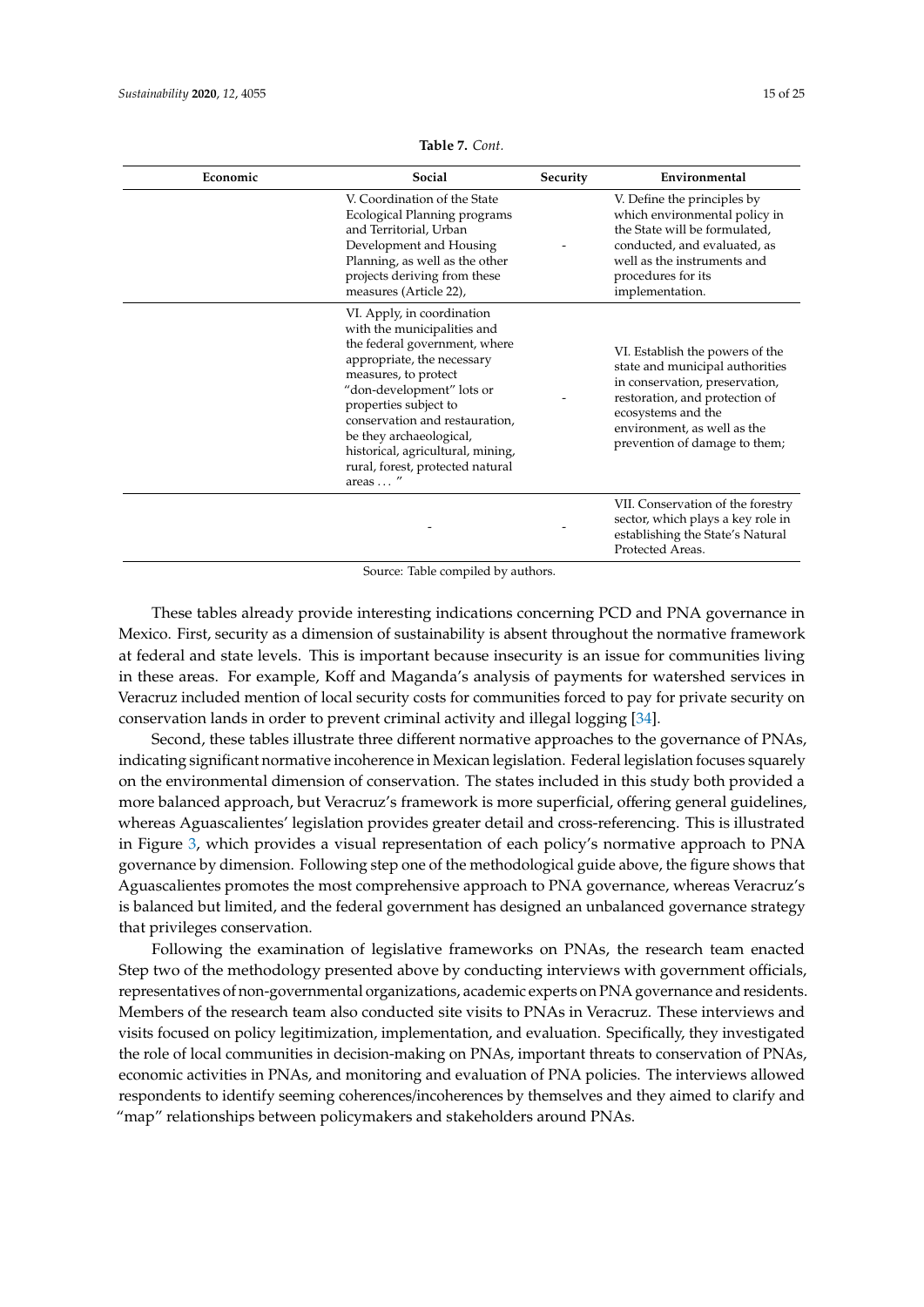

<span id="page-15-0"></span>

**Figure 3.** Dimensions of Sustainable Development in PNA Legislation: Mexican Federal Government, **Figure 3.** Dimensions of Sustainable Development in PNA Legislation: Mexican Federal Government, Veracruz and Aguascalientes Compared (Source: Figure Drawn by Authors). Veracruz and Aguascalientes Compared (Source: Figure Drawn by Authors).

The interviews once again uncovered important differences between federal and state management of PNAs, which are highlighted in Figure 4. The figure demonstrates the different types (step three of the methodology) and levels (step four of the methodology) of PCD that exist at the federal and state levels in Mexico. At the federal level, the unbalanced legislation creates important incoherences with other policy arenas (horizontal). Little coherence exists between PNA management and other sectors, such as mining, tourism, energy, etc. Moreover, vertical incoherences exist because of the differences between national and state approaches to PNA governance. On the contrary, legitimization, implementation, and monitoring/evaluation are quite coherent with sustainable development in PNAs at the federal level. Federal officials foster relationships with local communities, NGOs, and ethnic groups, their administrative structures are appropriate for implementation, and the federal government has recently established a system of citizen monitoring and evaluation of PNA management. The only arena where important incoherences exist in relation to policy implementation relates to funding as the federal management of PNAs is characterized by financial and inter-donor incoherences.

State PNA governance in Mexico demonstrates very different characteristics. State sustainable development programs integrate environmental governance and PNA management within general development frameworks. For these reasons, positive horizontal coherence exists, and threats to PNAs do not come from other policy sectors. However, vertical incoherences are especially marked with municipalities. In both Veracruz and Aguascalientes, the biggest threats to PNAs come from urbanization and the application of zoning laws. As cities grow, PNAs are vulnerable to the encroachment of population settlements due to technical loopholes in zoning regulations. Moreover, paradoxically both states neglect citizen participation mechanisms in PNA governance, including citizen monitoring/evaluation. Funding incoherences also characterize state PNA governance in Veracruz and Aguascalientes.

The application of this model highlights the strengths and weaknesses of sustainable development policies for citizens and government officials alike. This is especially important in PNAs where residents are often at odds with government officials due to regulations on economic activities. [\[42\]](#page-23-22) or seeming injustices perpetrated by external actors [\[43\]](#page-24-0). Brenner notes how dissatisfied citizens,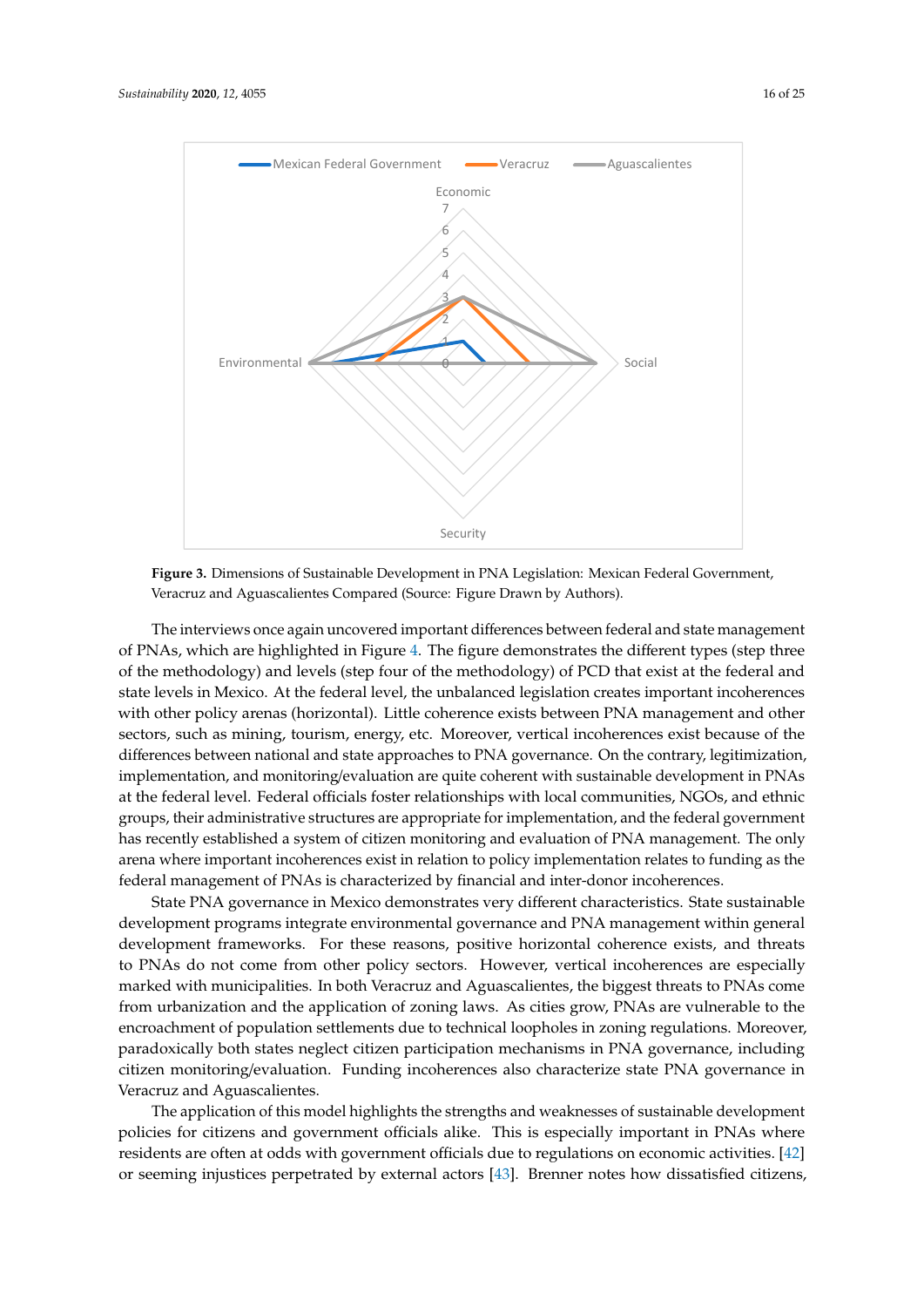even those who are marginalized, can organize and follow constant strategies of resistance, including disregard for government regulations, thus undermining the mission of PNAs [\[42\]](#page-23-22). In order for PCD to address these situations, stakeholders and government officials must participate in the identification of specific incoherences, and the results of this analysis should inform mutual learning processes on which citizen-government dialogue can be nurtured.

<span id="page-16-0"></span>

**Figure 4.** Implementation of the methodological model to the governance of PNAs. Source: Figure drawn by authors.

#### **Figure 4.** Implementation of the methodological model to the governance of PNAs. Source: Figure 4. Discussion: Participative Policymaking in Sustainable Development and PCD

design of scientific studies, and citizen science, have become integral parts of the research on sustainable development [\[44](#page-24-1)[,45\]](#page-24-2). These approaches focus on incorporating citizens in the scientific method in ethical ways [\[46\]](#page-24-3), and in doing so, they view them as more than subjects of scientific research: They are partners. As stated above, I-GAMMA is committed to this general goal [\[11\]](#page-22-10). However, this approach implies Transdisciplinary approaches to sustainable development, which include stakeholders in the important challenges. For example, at the beginning of research in 2018, the project team contacted government officials and non-governmental stakeholders in Veracruz State working in different policy sectors, such as trade, finance, security, infrastructure, education, budget, and agriculture in order to conduct interviews on sustainable development. Most public officials refused our interview requests because they considered "sustainability" to be outside their area of work. They suggested that we contact the Secretariat for the Environment. Similarly, researchers contacted residents and non-residents of protected natural areas in 2019 in order to conduct interviews on conditions in PNAs. Many non-residents did not understand the relevance of research on this topic for them.

While development professionals working in international organizations may understand the relevance of inter-sectoral dialogue for sustainability at a macro level, our experiences have shown that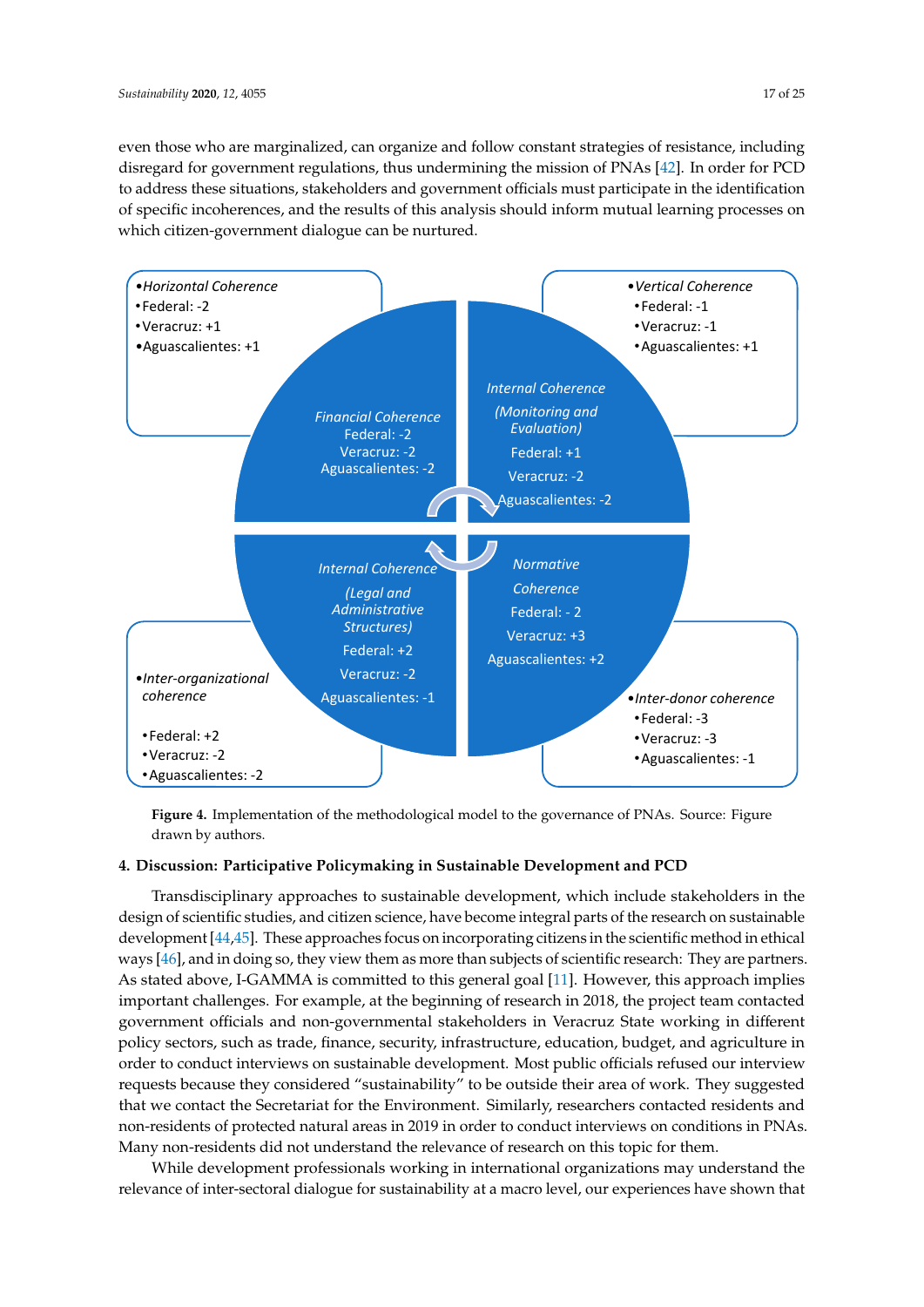this is not necessarily the case amongst citizens or sub-national stakeholders. Generally, government officials and non-governmental stakeholders form policy communities that are interest-specific [\[17](#page-22-16)[,47\]](#page-24-4). For example, the participants in the two policy forums on PCD organized by I-GAMMA admitted that these were the first meetings on sustainability in which they had participated with a plurality of actors from different arenas [\[48\]](#page-24-5).

This starting point for research on PCD is significant because of the general recognition of the value of participative approaches to sustainable development. For example, the literature on environmental impact assessment has evolved significantly to include analysis of social participation, power inequalities, learning processes, norm diffusion, etc., [\[49,](#page-24-6)[50\]](#page-24-7). The notion of Strategic Environmental Assessment (SEA) includes citizen participation in environmental impact assessment from beginning to end of the evaluation process [\[51\]](#page-24-8). The research on environmental policy integration (EPI) similarly aims to promote citizen understanding of the interaction between environmental conservation, economic competitiveness, and social protection [\[52\]](#page-24-9). Participatory environmental modeling promotes citizen engagement with community-level environmental management [\[53\]](#page-24-10). All of these approaches promote citizen ownership of both scientific inquiry at the community level and sustainable development policymaking. Ownership of development processes is a major theme in international development cooperation as it has been institutionalized through the OECD's 2011 Busan Development Principles [\[54\]](#page-24-11). However, citizen ownership of development processes in often problematic, especially in emerging states or consolidating democracies [\[55\]](#page-24-12). For example, observers of Mexican politics have noted how federal, state, and local administrations have often reversed policies and programs just because they were formulated by the preceding government, thus perpetuating a scenario of discontinuity [\[56\]](#page-24-13).

This research addresses this situation because it provides a methodological framework, which can be used by government officials or non-governmental stakeholders to examine policy interactions. Rather than dictating PCD to stakeholders, this approach consults them, and it provides a method, which can be appropriated and implemented by citizens for their own purposes. If the PCD community can be open to citizen participation, transformational conflicts will be raised, pursued, and deliberated [\[57\]](#page-24-14). In this regard, the research presented in this article aims to extend the research on participatory policymaking by introducing a tool that is accessible and understandable [\[58\]](#page-24-15). Jordan and Lenschow rightly contend that EPI is a quasi-constitutional norm in European politics that enjoys widespread commitment at the policy level, but there is limited consensus regarding application and understanding of outcomes [\[52\]](#page-24-9). Similarly, SEA is a norm that has not even been adopted in many national legal frameworks for environmental impact assessment [\[59\]](#page-24-16). Policy coherence for development is different from these other approaches because it does not seek to integrate different sectors or "mainstream" specific policy goals (such as climate change mitigation). These approaches seek to incorporate development strategies by either diffusing specific development objectives in all policy arenas ("mainstreaming") or identifying common policy objectives to be pursued through shared implementation tools in different sectors ("policy integration"). PCD recognizes the separation of policy sectors. It aims to clarify the relationships between them and identify the mechanisms through which they affect each other [\[34\]](#page-23-14) with the goal of highlighting specific points of interaction in policy cycles that either reinforce or undermine sustainability. Once identified, citizens and government officials can pinpoint problem areas and mutually reinforce best practice (which can be mainstreaming or policy integration but need not be either) in such a way as to better promote transformative sustainable development from below. The literature on reflexive governance highlights the importance of the human dimension of policymaking in the area of sustainable development [\[60,](#page-24-17)[61\]](#page-24-18). The approach to PCD presented here can be considered a step in this direction. While the model remains technical in many ways, it does break down the notion of PCD into dimensions in order to simplify the concept for all stakeholders. Moreover, it does not prescribe in the same way that building blocks do (see OECD) [\[20](#page-23-0)[,21\]](#page-23-1), but it responds to the value judgments of users who can implement the scales for each dimension according to their own criteria and elaborate their own political strategies for the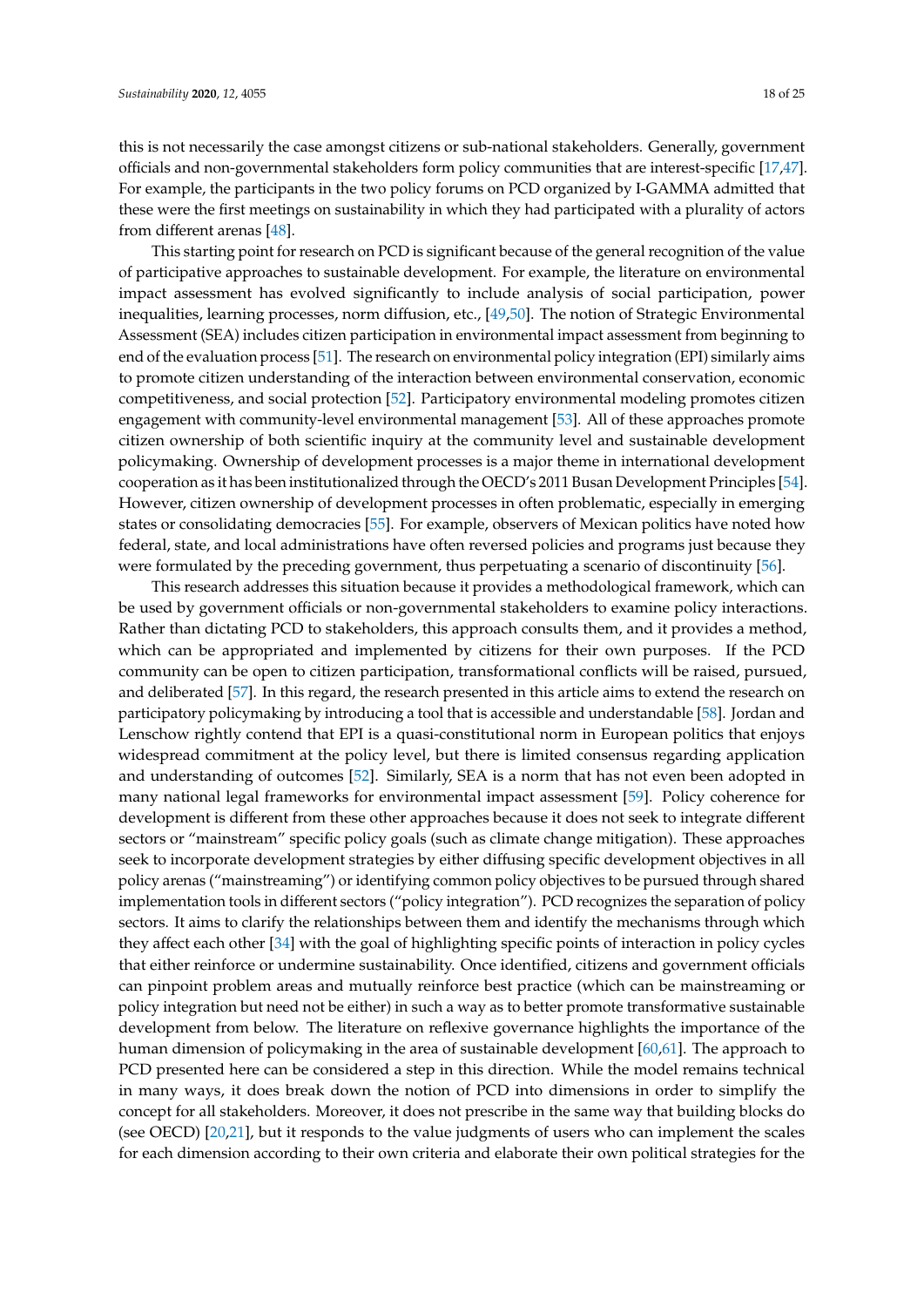implementation of sustainable development. This aims to contribute to the attainment of the SDGs from below.

#### **5. Conclusions**

Policy coherence for development is meant to be a pillar of the 2030 Sustainable Development Agenda. It has been championed by international organizations such as the UN, EU, and the OECD as a means to promote transformative development. Nonetheless, PCD remains relatively unknown and misunderstood by many development stakeholders on the ground. For example, none of the interviewees contacted for this research in Mexico had previously heard of PCD, let alone implemented it.

These conversations highlight a major problem related to PCD. It is supposed to promote transformative sustainable development, but it remains unknown in the communities where transformation is supposed to take place. Its vertical nature and promotion through international organizations and their member states actually inhibit understanding amongst citizens, and its impact on development processes remains limited. The view of PCD as an objective or a tool has institutionalized it. Therefore, ownership of PCD is a problem.

The I-GAMMA project is addressing this situation through the approach described above. It promotes PCD as a methodology so that stakeholders and citizens can reflect on how policy frameworks interact in their own activity arenas, how to recognize trade-offs and co-benefits, and how to identify policy mechanisms that undermine or reinforce sustainability within their sector of interest and more generally. This can assist with the definition of policy strategies and the facilitation of mobilization. This approach can be applied to specific programs, like payment for watershed services [\[34\]](#page-23-14) or macro policy frameworks, such as migration [\[62\]](#page-24-19).

I-GAMMA is committed to open data, collaboration between scientists, government officials, and civil society organizations, evidence-based decision-making, and citizen participation in sustainable development policymaking. The common threads of open data, citizen participation, and institutional transparency are the bases for the project. Ownership of policy approaches, such as PCD should not be restricted to institutions or specialists. Instead, I-GAMMA promotes a participative approach through which citizens can appropriate scientific analysis for their own needs. For this reason, we share this methodology as a foundation for the proposal of participative PCD. We welcome comments on the methodology proposed above, and we hope that scientists and stakeholders from different sectors and world regions can appropriate it and implement it in their own communities in order to test its value in different policy contexts. I-GAMMA's goal is the establishment of a Participative PCD Resource Center, which can support citizen efforts to improve policy coherence for sustainable development in their communities. PCD must become more participative if it is to successfully promote the transformative development pursued by the SDGs.

**Author Contributions:** H.K. is responsible for oversight/coordination of research on policy coherence for development within the I-GAMMA project. In terms of this article, he is responsible for conceptualization, literature reviews, methodology, formal analysis, writing (both original draft preparation and review/editing). A.C. collected data on Mexican federal sustainable development legislation and Aguascalientes state legislation. He also conducted interviews in Mexico City with government officials, representatives of national NGOs and academic experts. He wrote I-GAMMA reports on the governance of PNAs in Mexico at the federal level and at the state level in Aguascalientes. I.P. conducted data collection and interviews with government officials, representatives of NGOs, residents of PNAs and academic experts in Veracruz State. He wrote an I-GAMMA report on the governance of PNAs in Veracruz State. H.K. is responsible for data analysis on PCD in Mexico. The entire research team conducted data analysis on governance of protected natural areas in Mexico. All authors have read and agreed to the published version of the manuscript.

**Funding:** This research was funded by the Consejo Nacional de Ciencia y Tecnología (CONACYT), Mexico, grant number 296842 "Uso de big data para la gestión ambiental del desarrollo sostenible (Integralidad Gamma)".

**Acknowledgments:** The authors wish to thank Miguel Equihua, Octavio Perez-Maqueo, Arturo Hernández Huerta, Carmen Maganda, Sandra Häbel, Julia Ros Cuellar for their guidance and feedback.

**Conflicts of Interest:** The authors declare no conflict of interest.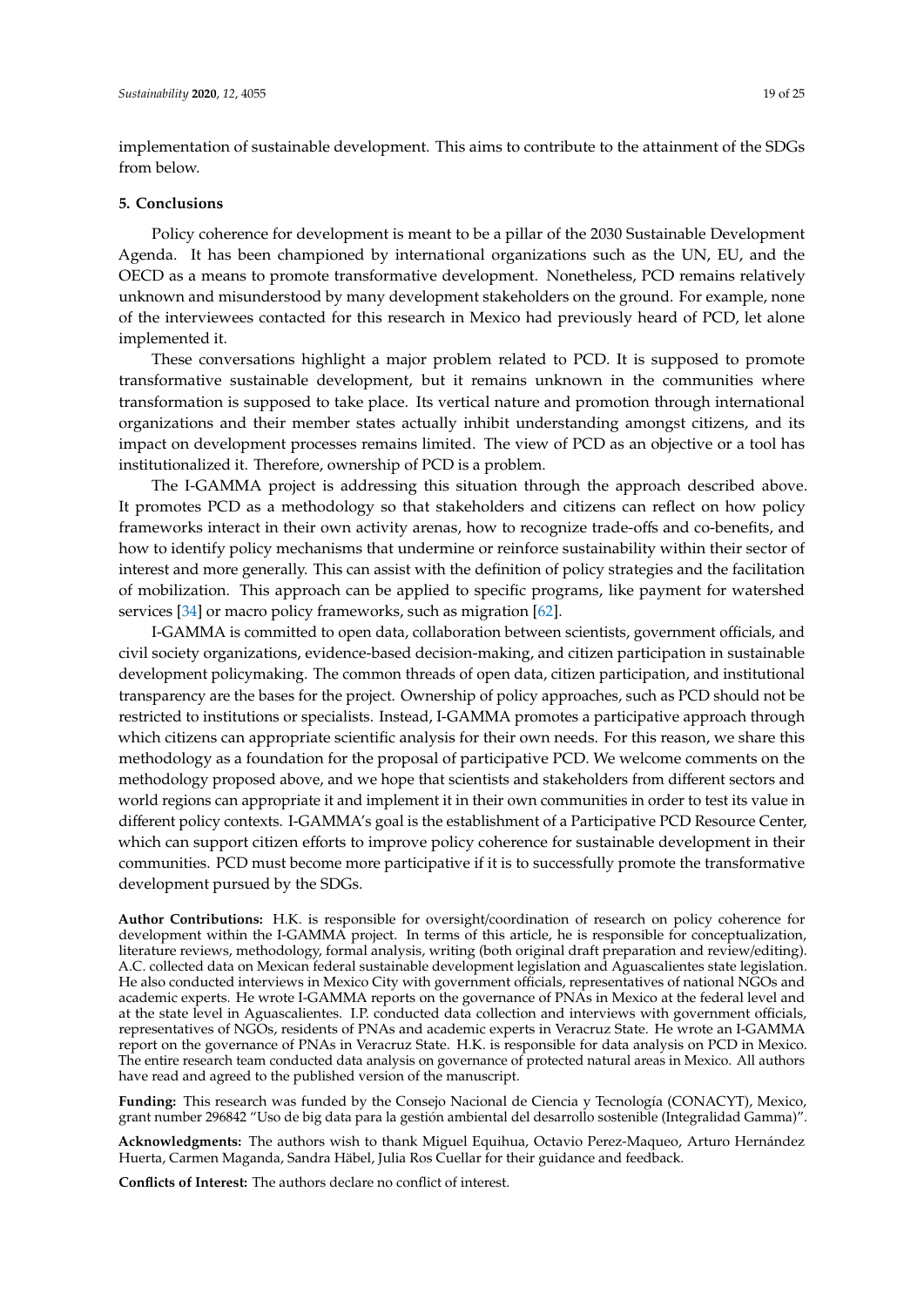## <span id="page-19-1"></span>**Appendix A : Methodological Tables**

<span id="page-19-0"></span>

| Interaction      | Name          | Explanation                                                                                                                               | Example                                                                                                                                         |
|------------------|---------------|-------------------------------------------------------------------------------------------------------------------------------------------|-------------------------------------------------------------------------------------------------------------------------------------------------|
| $+3$             | Indivisible   | Inextricably linked to the achievement of<br>a policy goal at different levels of<br>governance                                           | Coordinated federal, state and/or<br>municipal programs that pursue the same<br>policy objectives and make reference to<br>each other           |
| $+2$             | Reinforcing   | Aids the achievement of a policy goal at<br>different levels of governance                                                                | Federal, state and/or municipal programs<br>that pursue the same policy objectives<br>without coordination                                      |
| $+1$             | Enabling      | Creates conditions that further<br>achievement of a policy goal at different<br>levels of governance                                      | Federal, state and/or municipal programs<br>that pursue similar policy objectives<br>through different approaches                               |
| $\boldsymbol{0}$ | Consistent    | No significant positive or negative<br>interactions.                                                                                      | Federal, state and/or municipal programs<br>that do not interact                                                                                |
| $-1$             | Constraining  | Limits options for the achievement of a<br>policy goal through constraints at<br>different levels of governance                           | Federal, state and/or municipal programs<br>that limit the implementation of policies<br>at other levels                                        |
| $-2$             | Counteracting | Creates conditions that prevent the<br>achievement of a policy goal through<br>diverging interests at different levels of<br>governance   | Federal, state and/or municipal programs<br>that pursue diverging policy objectives<br>without open conflict.                                   |
| $-3$             | Canceling     | Creates conditions that prevent the<br>achievement of a policy goal through an<br>open conflict between different levels of<br>governance | Federal, state and/or municipal programs<br>that pursue divergent policy objectives,<br>creating open conflict between levels of<br>governance. |
|                  |               | Coursey Table committed by outhout                                                                                                        |                                                                                                                                                 |

**Table A1.** Vertical Coherence for Development.

Source: Table compiled by authors.

### **Table A2.** Inter-donor Coherence for Development.

| Interaction | Name          | Explanation                                                                                                       | Example                                                                                                           |
|-------------|---------------|-------------------------------------------------------------------------------------------------------------------|-------------------------------------------------------------------------------------------------------------------|
| $+3$        | Indivisible   | Inextricably linked to the achievement of<br>a policy goal through inter-donor<br>partnership                     | Integrated funding within<br>programs/projects: multi-donor programs                                              |
| $+2$        | Reinforcing   | Aids the achievement of a policy goal<br>through inter-donor cooperation                                          | Coordinated funding that pursues the<br>same policy objectives: Existence of<br>parallel programs/projects        |
| $+1$        | Enabling      | Creates conditions that further the<br>achievement of a policy goal through<br>unintentional mutual reinforcement | Uncoordinated funding that pursues<br>similar policy objectives                                                   |
| 0           | Consistent    | No significant positive or negative<br>interactions.                                                              | Funding for programs/projects where<br>there is no relationship                                                   |
| $-1$        | Constraining  | Limits options for the achievement of a<br>policy goal through unintentional and<br>indirect impacts              | Uncoordinated funding that<br>unintentionally and indirectly affects<br>programs from other donors negatively     |
| $-2$        | Counteracting | Limits options for the achievement of a<br>policy goal through unintentional but<br>direct impacts                | Uncoordinated funding that<br>unintentionally but directly affects<br>programs from other donors negatively       |
| $-3$        | Canceling     | Limits options for the achievement of a<br>policy goal through intentional<br>undermining                         | Funding that intentionally affects<br>programs from other donors negatively<br>due to divergent policy objectives |

Source: Table compiled by authors.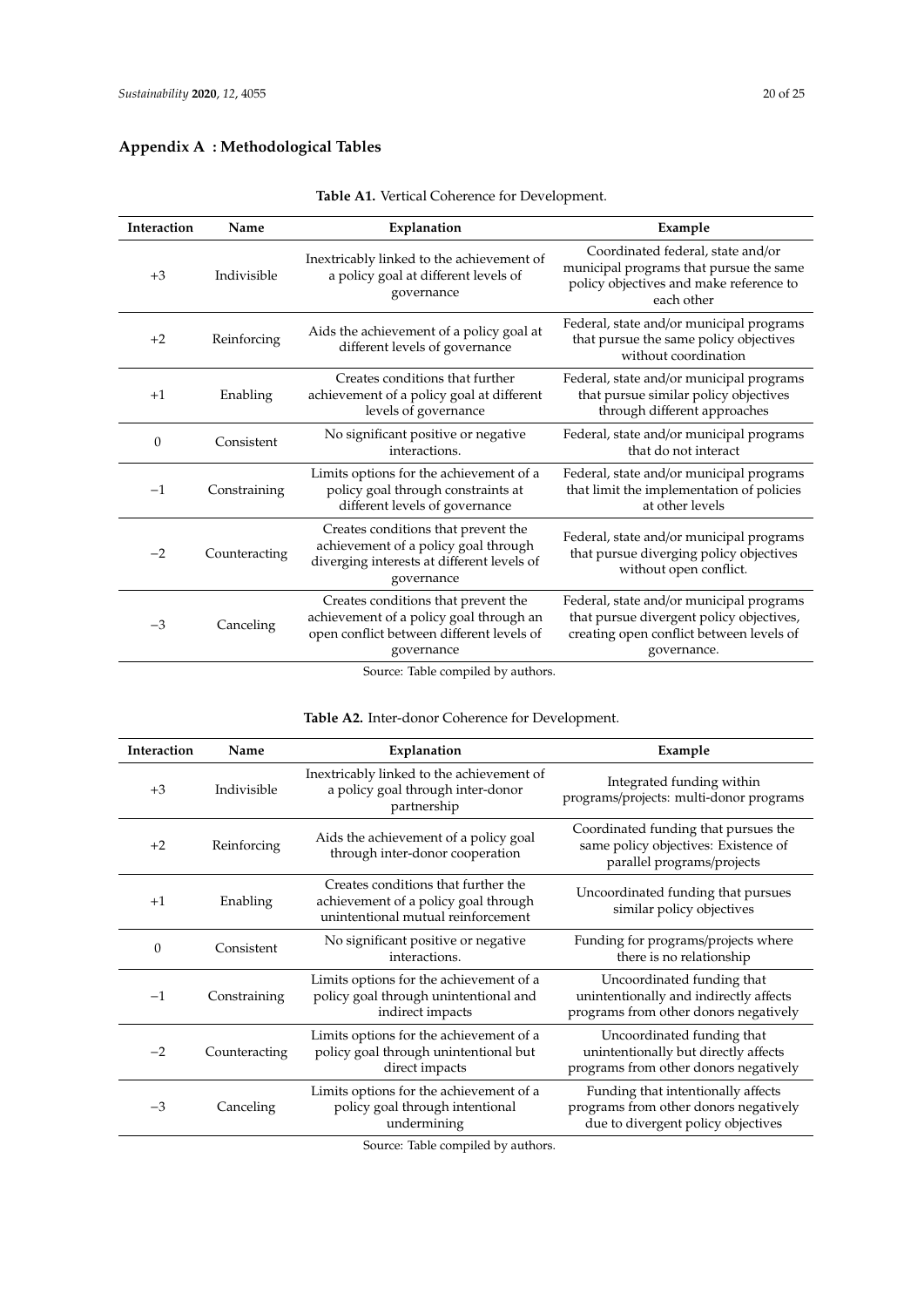| <b>Interaction</b> | Name          | Explanation                                                                                | Example                                                                                                                                                             |
|--------------------|---------------|--------------------------------------------------------------------------------------------|---------------------------------------------------------------------------------------------------------------------------------------------------------------------|
| $+3$               | Indivisible   | Program/project means are aligned<br>efficiently and effectively with<br>policy objectives | Integrated administration of<br>programs/projects in line with policy<br>objectives                                                                                 |
| $+2$               | Reinforcing   | Program/project means are<br>sufficiently aligned with policy<br>objectives                | Program/project administration is<br>intentionally designed appropriately for<br>policy objectives but not implemented<br>efficiently or effectively                |
| $+1$               | Enabling      | Program/project means are not<br>aligned with policy objectives but<br>appropriate         | Program/project administration is<br>unintentionally designed appropriately<br>for policy objectives but not<br>implemented efficiently or effectively              |
| $\theta$           | Consistent    | No significant positive or negative<br>interactions.                                       | Program/project administration has no<br>impacts on policy objectives                                                                                               |
| $-1$               | Constraining  | Specific program/project means are<br>not aligned with policy objectives                   | Specific aspects of program/project<br>administration (i.e., calendars, data<br>collection, evaluation, etc.) are designed<br>inappropriately for policy objectives |
| $-2$               | Counteracting | Program/project means are not<br>aligned with policy objectives                            | General program/project administration<br>is designed inappropriately for policy<br>objectives creating challenges for<br>implementation                            |
| $-3$               | Canceling     | Program/project means are<br>purposely not aligned with policy<br>objectives               | General program/project administration<br>is designed inappropriately for policy<br>objectives due to political rivalries<br>between actors                         |

| <b>Table A3.</b> Internal Coherence for Development. |  |  |
|------------------------------------------------------|--|--|
|------------------------------------------------------|--|--|

Source: Table compiled by authors.

## **Table A4.** Inter-organizational Coherence for Development.

| Interaction | Name         | Explanation                                                                                                                                                        | Example                                                                                                                                           |
|-------------|--------------|--------------------------------------------------------------------------------------------------------------------------------------------------------------------|---------------------------------------------------------------------------------------------------------------------------------------------------|
| $+3$        | Indivisible  | Inextricably linked to the achievement<br>of a policy goal through integrated<br>development partnerships                                                          | Integrated programs/projects carried<br>out through government, NGOs,<br>private sector partnerships                                              |
| $+2$        | Reinforcing  | Aids the achievement of a policy goal<br>through coordinated development<br>partnerships                                                                           | Coordination of separate<br>programs/projects carried out through<br>government, NGOs, private sector<br>partnerships                             |
| $+1$        | Enabling     | Creates conditions that further<br>achievement of a policy goal through<br>uncoordinated but mutually<br>reinforcing government, NGO,<br>private sector activities | Coexistence of uncoordinated but<br>mutually reinforcing<br>programs/projects carried out by the<br>government, NGOs, private sector.             |
| $\Omega$    | Consistent   | No significant positive or negative<br>interactions.                                                                                                               | Government, NGO and private<br>programs/projects that do not interact                                                                             |
| $-1$        | Constraining | Limits options for achievement of a<br>policy goal through constraints<br>created by unintentional and indirect<br>impacts of development partnerships             | Uncoordinated programs/projects<br>from government, NGOs and private<br>sector that unintentionally and<br>indirectly undermine policy objectives |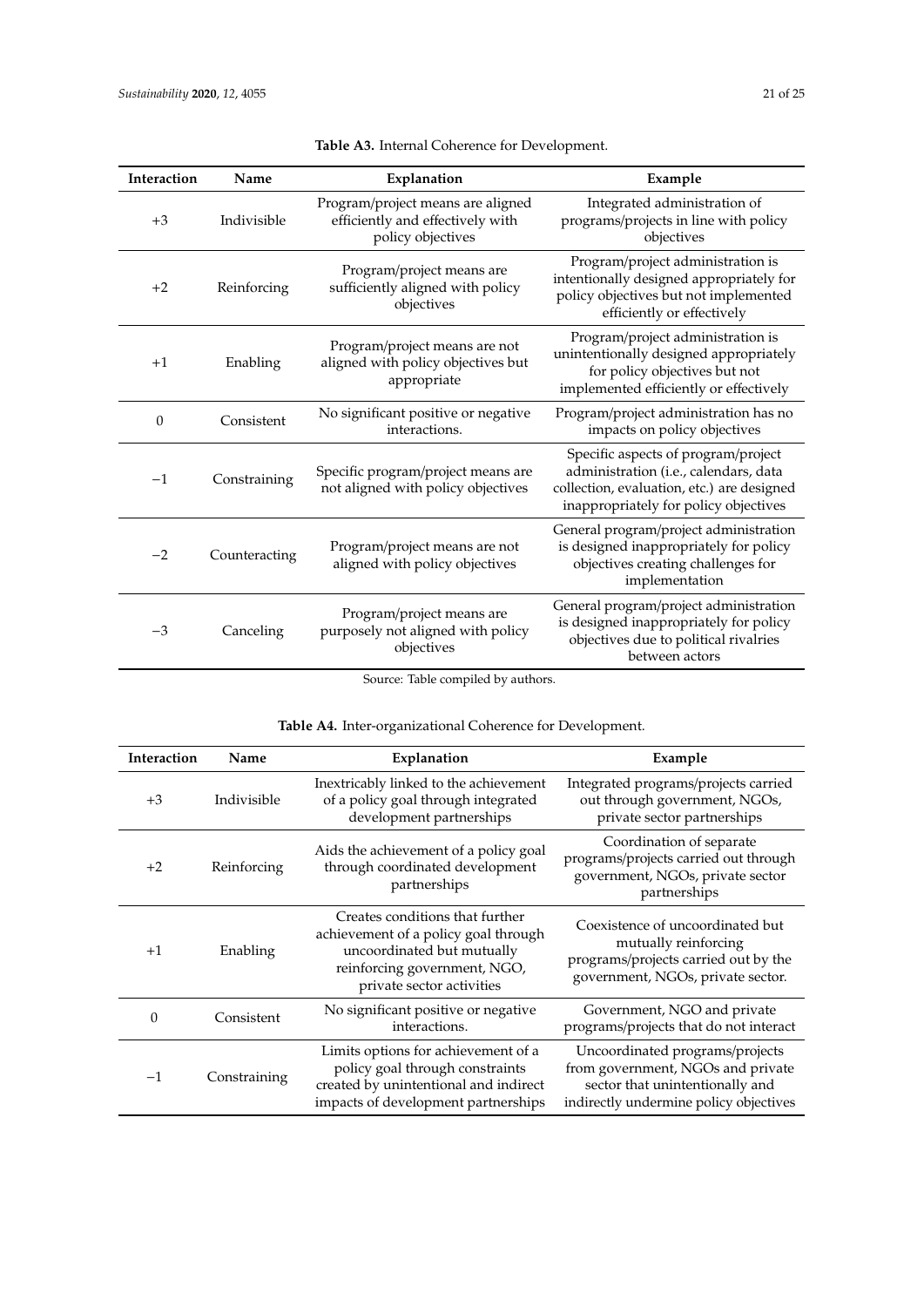| <b>Interaction</b> | Name          | Explanation                                                                                                                             | Example                                                                                                                                         |
|--------------------|---------------|-----------------------------------------------------------------------------------------------------------------------------------------|-------------------------------------------------------------------------------------------------------------------------------------------------|
| $-2$               | Counteracting | Creates conditions that prevent the<br>achievement of a policy goal through<br>diverging interests of different<br>development actors   | Uncoordinated programs/projects<br>from government, NGOs and private<br>sector that unintentionally but directly<br>undermine policy objectives |
| $-3$               | Canceling     | Creates conditions that prevent the<br>achievement of a policy goal through<br>an open conflict between different<br>development actors | Programs/projects from government,<br>NGOs, the private sector with<br>competing goals that openly<br>contradict each other.                    |

## **Table A4.** *Cont.*

Source: Table compiled by authors.

**Table A5.** Financial Coherence for Development.

| Interaction | Name          | Explanation                                                                                                            | Example                                                                                                                                                   |
|-------------|---------------|------------------------------------------------------------------------------------------------------------------------|-----------------------------------------------------------------------------------------------------------------------------------------------------------|
| $+3$        | Indivisible   | Program/project funding from<br>different sources is sufficient and<br>appropriately executed for policy<br>objectives | Integrated funding that mutually<br>reinforces policy objectives (i.e.,<br>blended development finance)                                                   |
| $+2$        | Reinforcing   | Program/project funding from<br>individual actors is sufficient and<br>appropriate for policy objectives               | Funding remains separate, but levels<br>are sufficient, and execution is<br>appropriate                                                                   |
| $+1$        | Enabling      | Program/project funding is<br>appropriate for policy objectives but<br>not sufficient                                  | Program/project funding is<br>appropriately coordinated<br>and/administered, but levels are<br>insufficient                                               |
| $\theta$    | Consistent    | No significant positive or negative<br>interactions.                                                                   | There are no funding issues present                                                                                                                       |
| $-1$        | Constraining  | Program/project funding is<br>sufficient but poorly administered                                                       | Payment calendars do not align with<br>program/project needs, thus<br>undermining policy objectives                                                       |
| $-2$        | Counteracting | Program/project funding is<br>insufficient and poorly administered                                                     | Budget amounts are insufficient to<br>reach policy goals, and administration<br>problems exist such as problems with<br>transfers of funds between actors |
| $-3$        | Canceling     | Program/project funding in a policy<br>arena deliberately undermines<br>policy objectives                              | Subsidies pursue competing goals                                                                                                                          |
|             |               | Course Table compiled by authors                                                                                       |                                                                                                                                                           |

Source: Table compiled by authors.

| <b>Table A6.</b> Normative Coherence for Development. |  |
|-------------------------------------------------------|--|
|-------------------------------------------------------|--|

| <b>Interaction</b> | Name        | Explanation                                                | Example                                                                                              |
|--------------------|-------------|------------------------------------------------------------|------------------------------------------------------------------------------------------------------|
| $+3$               | Indivisible | Intentionally and directly mutually<br>reinforcing norms   | Formal and substantive normative<br>commitments to all four dimensions<br>of sustainable development |
| $+2$               | Reinforcing | Intentionally and indirectly<br>mutually reinforcing norms | Formal normative commitments to all<br>four dimensions of sustainable<br>development                 |
| $+1$               | Enabling    | Creates conditions that further<br>sustainable development | General normative discourse in favor<br>of sustainable development                                   |
| 0                  | Consistent  | No significant positive or negative<br>interactions.       | Absence of normative elements in<br>policy debates                                                   |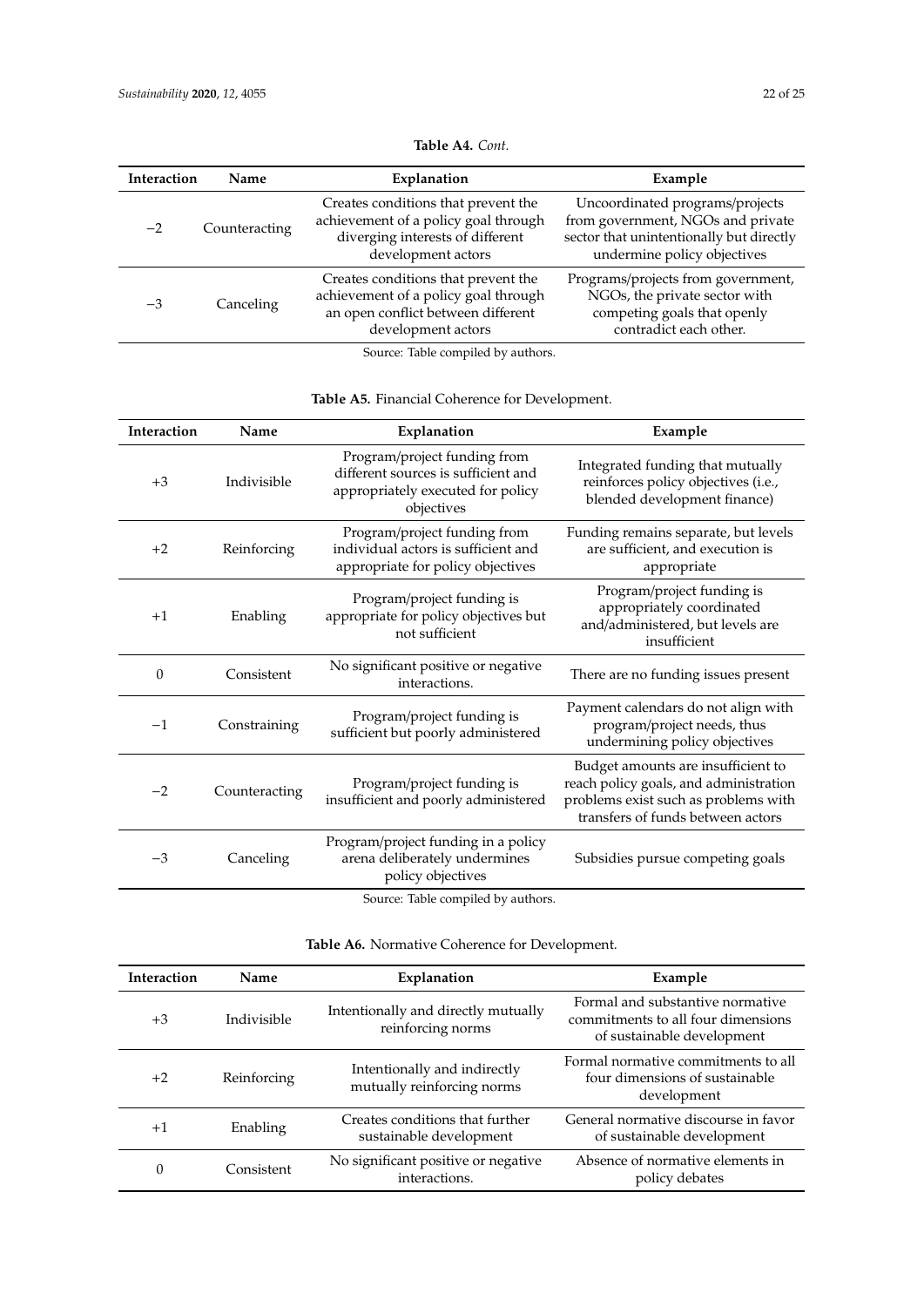<span id="page-22-19"></span>

| <b>Interaction</b> | Name          | Explanation                                                                           | Example                                                                                               |
|--------------------|---------------|---------------------------------------------------------------------------------------|-------------------------------------------------------------------------------------------------------|
| $-1$               | Constraining  | General normative resistance to<br>specific dimensions of sustainable<br>development. | General normative discourse against<br>conservation as antithesis to<br>"progress"                    |
| $-2$               | Counteracting | Unintentionally and/or indirectly<br>clashing norms                                   | Formal normative commitments that<br>undermine sustainable development<br>objectives.                 |
| $-3$               | Canceling     | Intentionally and directly clashing<br>norms                                          | Formal and substantive normative<br>commitments that undermine<br>sustainable development objectives. |

#### **Table A6.** *Cont.*

Source: Table compiled by authors.

#### **References**

- <span id="page-22-0"></span>1. OECD. *Policy Coherence for Development: Promoting Institutional Good Practice*; OECD: Paris, France, 2005.
- <span id="page-22-1"></span>2. Picciotto, R. The Evaluation of Policy Coherence for Development. *Evaluation* **2005**, *11*, 311–330. [\[CrossRef\]](http://dx.doi.org/10.1177/1356389005058479)
- <span id="page-22-2"></span>3. Siitonen, L. Theorising Politics Behind Policy Coherence for Development (PCD). *Eur. J. Dev. Res.* **2016**, *28*, 1–12. [\[CrossRef\]](http://dx.doi.org/10.1057/ejdr.2015.76)
- <span id="page-22-3"></span>4. Koch, D.-J. Measuring long-term trends in policy coherence for development. *Dev. Policy Rev.* **2018**, *36*, 87–110. [\[CrossRef\]](http://dx.doi.org/10.1111/dpr.12280)
- <span id="page-22-4"></span>5. Nilsson, M.; Chisholm, E.; Griggs, D.; Howden-Chapman, P.; McCollum, D.; Messerli, P.; Neumann, B.; Stevance, A.-S.; Visbeck, M.; Stafford-Smith, M. Mapping interactions between the sustainable development goals: Lessons learned and ways forward. *Sustain. Sci.* **2018**, *13*, 1489–1503. [\[CrossRef\]](http://dx.doi.org/10.1007/s11625-018-0604-z) [\[PubMed\]](http://www.ncbi.nlm.nih.gov/pubmed/30546483)
- <span id="page-22-5"></span>6. Le Blanc, D. Towards integration at last? The sustainable development goals as a network of targets. *Sustain. Dev.* **2015**, *23*, 176–187. [\[CrossRef\]](http://dx.doi.org/10.1002/sd.1582)
- <span id="page-22-6"></span>7. Graham, S.; Graham, V. Quality political participation and the SDGs in African small island developing states. *Reg. Cohes.* **2019**, *9*, 1–30. [\[CrossRef\]](http://dx.doi.org/10.3167/reco.2019.090202)
- <span id="page-22-7"></span>8. King, M. Broadening the Global Development Framework Post 2015: Embracing Policy Coherence and Global Public Goods. *Eur. J. Dev. Res.* **2016**, *28*, 13–29. [\[CrossRef\]](http://dx.doi.org/10.1057/ejdr.2015.75)
- <span id="page-22-8"></span>9. OECD. *OECD Recommendation on Policy Coherence for Sustainable Development*; OECD: Paris, France, 2019.
- <span id="page-22-9"></span>10. Hernández-Huerta, A.; Equihua Zamora, M.; Pérez-Maqueo, O. ¿Puede el desarrollo ser sostenible, integral y coherente? *Reg. Cohes.* **2018**, *8*, 1–14. [\[CrossRef\]](http://dx.doi.org/10.3167/reco.2018.080302)
- <span id="page-22-10"></span>11. Available online: https://[www.facebook.com](https://www.facebook.com/IGammaNet/)/IGammaNet/ (accessed on 14 February 2020).
- <span id="page-22-11"></span>12. Koff, H.; Equihua Zamora, M.; Maganda, C.; Pérez-Maqueo, O. Ecosystem integrity and policy coherence for development. *Reg. Cohes.* **2016**, *6*, 77–92. [\[CrossRef\]](http://dx.doi.org/10.3167/reco.2016.060304)
- <span id="page-22-12"></span>13. Dubé, L.; Addy, N.; Blouin, C.; Drager, N. From policy coherence to 21st century convergence: A whole-of-society paradigm of human and economic development. *Ann. N. Y. Acad. Sci.* **2014**, *1331*, 201–215. [\[CrossRef\]](http://dx.doi.org/10.1111/nyas.12511)
- <span id="page-22-13"></span>14. Personal exchange with African Development Professionals in September 2019 Seminar Organized by the Global Development Network in Luxembourg with Fellows from EIB-GDN Program in Applied Development Finance. Available online: http://www.gdn.int/sites/default/files/[Applied%20Development%20Finance.pdf](http://www.gdn.int/sites/default/files/Applied%20Development%20Finance.pdf) (accessed on 14 May 2020).
- <span id="page-22-14"></span>15. Thede, N. Policy Coherence for Development and Securitisation: Competing paradigms or stabilising North–South hierarchies? *Third World Q.* **2013**, *84*, 784–799. [\[CrossRef\]](http://dx.doi.org/10.1080/01436597.2013.800752)
- <span id="page-22-15"></span>16. Koff, H.; Maganda, C. The EU and The Human Right to Water and Sanitation: Normative Coherence as the Key to Transformative Development. *Eur. J. Dev. Res.* **2016**, *28*, 91–110. [\[CrossRef\]](http://dx.doi.org/10.1057/ejdr.2015.77)
- <span id="page-22-16"></span>17. Häbel, S. Normative Policy Coherence for Development and policy networks: EU networks in Vietnam. *Reg. Cohes.* **2020**, *10*, 1–21. [\[CrossRef\]](http://dx.doi.org/10.3167/reco.2020.100102)
- <span id="page-22-17"></span>18. Carbone, M.; Keijzer, N. The European Union and Policy Coherence for Development: Reforms, Results, Resistance. *Eur. J. Dev. Res.* **2016**, *28*, 30–43. [\[CrossRef\]](http://dx.doi.org/10.1057/ejdr.2015.72)
- <span id="page-22-18"></span>19. Larsson, M. Navigating through contradictory rationalities: Experiences of development in Mexico. *Reg. Cohes.* **2018**, *8*, 70–93. [\[CrossRef\]](http://dx.doi.org/10.3167/reco.2018.080305)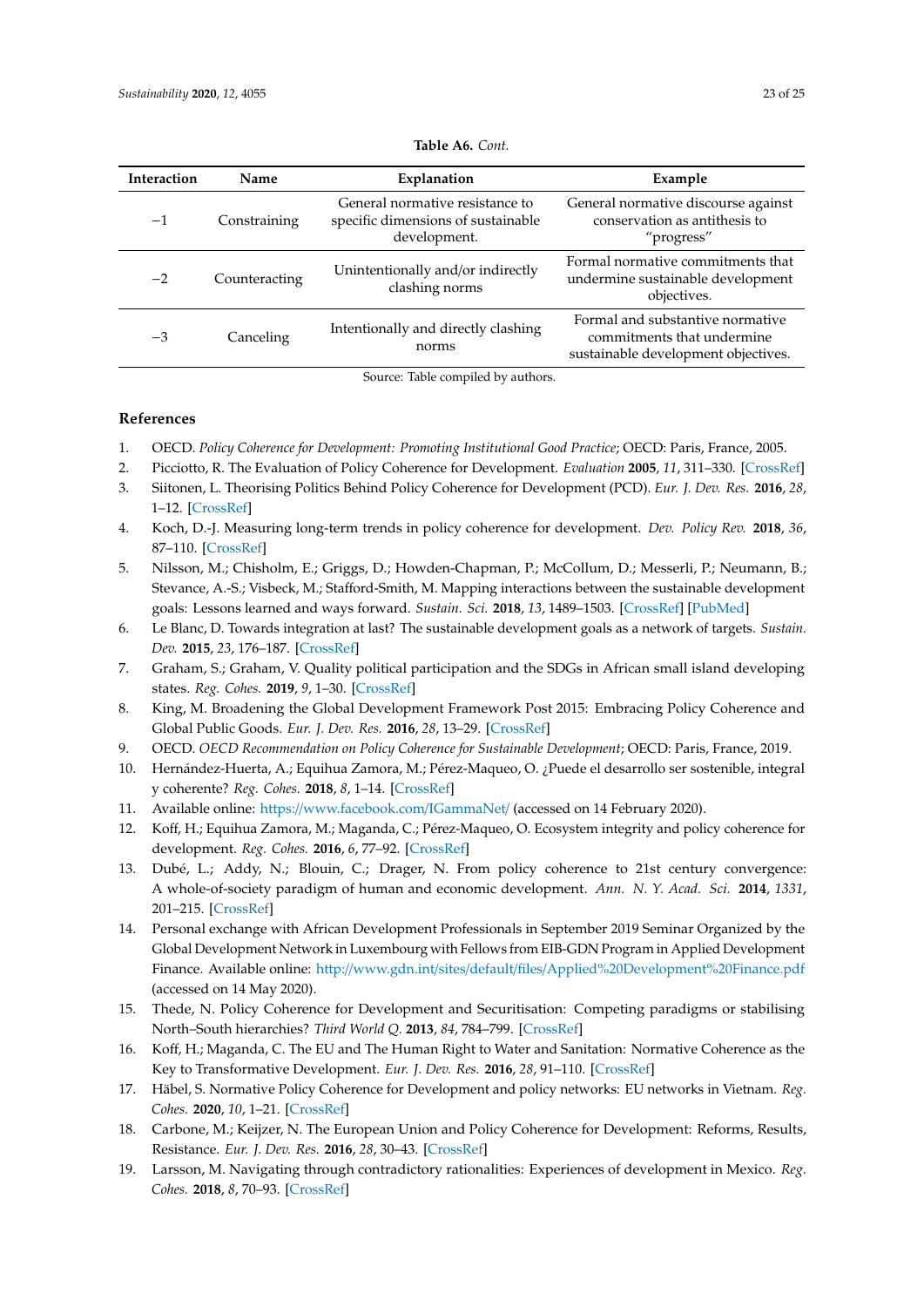- <span id="page-23-0"></span>20. OECD. *Building Blocks for Policy Coherence for Development*; OECD: Paris, France, 2009.
- <span id="page-23-1"></span>21. OECD. Better Policies for Sustainable Development 2016. In *A New Framework for Policy Coherence*; OECD: Paris, France, 2016.
- <span id="page-23-2"></span>22. European Union. *Policy Coherence for Development: 2015 EU Report*; European Union: Brussels, Belgium, 2015.
- <span id="page-23-3"></span>23. Keijzer, N. Expectation Management? Contrasting the EU's 2030 Agenda Discourse with Its Performance in Evaluating Policy Coherence for Development. *Eur. Foreign A*ff*. Rev.* **2017**, *22*, 177–195. Available online: https://kluwerlawonline.com/journalarticle/[European%20Foreign%20A](https://kluwerlawonline.com/journalarticle/European%20Foreign%20Affairs%20Review/22.2/18858)ffairs%20Review/22.2/18858 (accessed on 14 February 2020).
- <span id="page-23-4"></span>24. OECD. *Mexico. Country Profiles: Institutional Mechanisms for Policy Coherence*; OECD: Paris, France, 2018.
- <span id="page-23-5"></span>25. Lizama-Pérez, F.; Piñar-Alvarez, A.; Ortega-Argueta, A.; Mesa-Jurado, M.A.; Sandoval-Caraveo, M.C.; Carrera-Hernández, A.P. Implementation and performance of Agenda 21 for local governments in Mexico. *Reg. Cohes.* **2018**, *8*, 15–44. [\[CrossRef\]](http://dx.doi.org/10.3167/reco.2018.080303)
- <span id="page-23-6"></span>26. World Bank. GDP-Mexico. World Bank Open Data. Available online: https://[data.worldbank.org](https://data.worldbank.org/indicator/NY.GDP.MKTP.CD?locations=MX)/indicator/ [NY.GDP.MKTP.CD?locations](https://data.worldbank.org/indicator/NY.GDP.MKTP.CD?locations=MX)=MX (accessed on 24 January 2020).
- <span id="page-23-7"></span>27. CONEVAL. *Medición Multidimensional de la Pobreza en México: Un Enfoque de Bienestar Económico y de Derechos Sociales*; CONEVAL: Mexico City, Mexico, 2016.
- <span id="page-23-8"></span>28. Environmental Performance Index. Available online: https://[epi.envirocenter.yale.edu](https://epi.envirocenter.yale.edu/epi-topline)/epi-topline (accessed on 20 February 2020).
- <span id="page-23-9"></span>29. Maass, M.; Balvanera, P.; Bourgeron, P.; Equihua, M.; Baudry, J.; Dick, J.; Forsius, M.; Halada, L.; Krauze, K.; Nakaoka, M.; et al. Changes in biodiversity and trade-offs among ecosystem services, stakeholders, and components of well-being the contribution of the International Long-Term Ecological Research network (ILTER) to Programme on Ecosystem Change and Society (PECS). *Ecol. Soc.* **2016**, *21*, 31. [\[CrossRef\]](http://dx.doi.org/10.5751/ES-08587-210331)
- <span id="page-23-10"></span>30. Villasis Keever, R.; Arista Castillo, L. The Perception of Urban Insecurity and Its Implications for Sustainable Development. In *Sustainable Development Research and Practice in Mexico and Selected Latin American Countries*; Leal Filho, W., Noyola-Cherpitel, R., Medellín-Milán, P., Ruiz Vargas, V., Eds.; Springer: Cham, Switzerland, 2018.
- <span id="page-23-11"></span>31. Zeigermann, U. Policy Coherence for Sustainable Development: A Promising Approach for Human Security in Fragile States. *J. Peacebuilding Dev.* **2020**. [\[CrossRef\]](http://dx.doi.org/10.1177/1542316620909077)
- <span id="page-23-12"></span>32. Carbone, M. Mission Impossible: The European Union and Policy Coherence for Development. *J. Eur Integr.* **2008**, *30*, 323–342. [\[CrossRef\]](http://dx.doi.org/10.1080/07036330802144992)
- <span id="page-23-13"></span>33. Koff, H. Diaspora Philanthropy in the Context of Policy Coherence for Development: Implications for the post-2015 Sustainable Development Agenda. *Int. Migr.* **2017**, *55*, 5–19. [\[CrossRef\]](http://dx.doi.org/10.1111/imig.12277)
- <span id="page-23-14"></span>34. Koff, H. and Maganda, C. Saving the baby while discarding the bathwater: The application of policy coherence for development analysis to payment for watershed services. *Madera Bosques* **2019**, *25*, e2531760. [\[CrossRef\]](http://dx.doi.org/10.21829/myb.2019.2531760)
- <span id="page-23-15"></span>35. Challenger, A.; INECOL, Mexico; Portillo, I.; INECOL, Mexico. Personal communications, 2019.
- <span id="page-23-16"></span>36. Available online: https://www.iucn.org/theme/[protected-areas](https://www.iucn.org/theme/protected-areas/about)/about (accessed on 18 February 2020).
- <span id="page-23-17"></span>37. Lockwood, M. Good governance for terrestrial protected areas: A framework, principles and performance outcomes. *J. Environ. Manag.* **2010**, *91*, 754–766. [\[CrossRef\]](http://dx.doi.org/10.1016/j.jenvman.2009.10.005) [\[PubMed\]](http://www.ncbi.nlm.nih.gov/pubmed/19896262)
- <span id="page-23-18"></span>38. Bennet, N.; Dearden, J. Why local people do not support conservation: Community perceptions of marine protected area livelihood impacts governance and management in Thailand. *Mar. Policy* **2014**, *44*, 107–116. [\[CrossRef\]](http://dx.doi.org/10.1016/j.marpol.2013.08.017)
- <span id="page-23-19"></span>39. Challenger, A. Los Problemas que Amenazan las Areas Naturales Protegidos (ANP) de México. *I-GAMMA Research Report* **2020**. submitted.
- <span id="page-23-20"></span>40. Challenger, A. *Utilización y conservación de los ecosistemas terrestres de México: Pasado, presente y futuro*; Comisión Nacional para el Conocimiento y Uso de la Biodiversidad, Instituto de Biología; UNAM y Agrupación Sierra Madre, SC: Tlalpan, México, 1998.
- <span id="page-23-21"></span>41. Cortez, C.; Paré, L. Conflicting rights, environmental agendas, and the challenges of accountability: Social mobilisation and protected natural areas in Mexico. In *Rights, Resources and the Politics of Accountability*; Newell, P., Wheeler, J., Eds.; Zed Books: London, UK, 2006; pp. 101–121.
- <span id="page-23-22"></span>42. Brenner, L. Gobernanza ambiental, actores sociales y conflictos en las Áreas Naturales Protegidas mexicanas. *Revista Mexicana de Sociología* **2010**, *72*, 283–310. [\[CrossRef\]](http://dx.doi.org/10.2307/25677044)